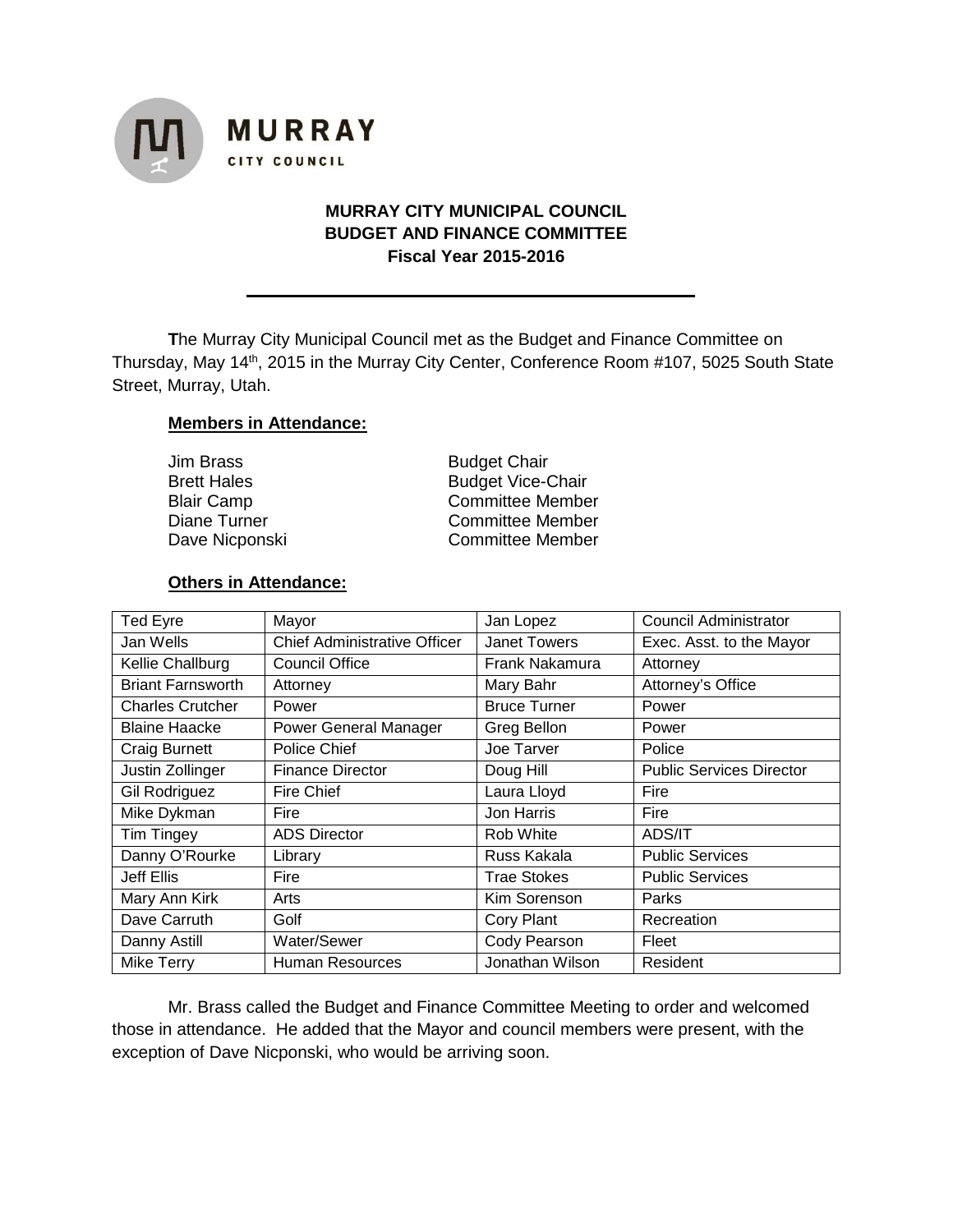## **Budget Overview- Justin Zollinger**

Mr. Zollinger noted that he appreciated the department heads, staff, and the Mayor, who had all worked very hard to bring a balanced budget. The Mayor's desire was to restore some of the services that had been discontinued, including adding three police officers and two firefighters. Mr. Zollinger added that the budget was balanced, even without the sales tax increase revenue.

He added that the *Budget in Brief* covers all major changes to the City, whether employee raises, construction projects, etc., and also any challenges that the City is facing. Each department has listed changes to their individual budgets, he noted. The *Budget in Brief* is available to the public on the website.

Mr. Zollinger said the sales tax increase has to be in place by June 30, 2015, in order to go into effect this year.

The Power Department would like to be debt free and has saved enough money to pay off the remaining \$6.9 million bond. They have the reserves to do that, and it would free up \$1.6 million per year in bond payments.

It has been proposed to give employees a 1% COLA (Cost of Living Adjustment) and a 2% merit increase for a total compensation adjustment of 3%. There was additional discussion on individual adjustments that the Mayor would address later. Mr. Nicponski asked if the City was covering the insurance premium increase. Mr. Zollinger replied that the City was covering their 85% portion of the insurance costs. Mr. Hales asked for clarification on whether the City was covering the employee portion of the premium increase. Mr. Zollinger replied that they were not and the employee was responsible for the 8% increase on their 15% portion. Mr. Nicponski asked if the employee was receiving a 3% salary increase and having to pay 8% more in insurance premiums. Mr. Zollinger said that was correct but clarified that the 8% increase was part of the 15% portion that the employee pays.

Mr. Zollinger said they are considering adopting an idea from Sandy City. Sandy City offers their employees "Fit Bit" bracelets. The hope is that these fitness bracelets would help the employees become more active, feel better, and possibly result in fewer doctor visits, and lower insurance premiums. The Mayor likes the idea and the City is considering using funds from the nondepartmental account to purchase them for the employees. The City would pay half, and the employee would pay half, and after the employee reached a million steps or something similar, they would be reimbursed for their half. He said he likes the idea and it would give tools to the health and wellness committee. He noted that there are group rates available to purchase the "Fit Bits", and the best rate is \$135 from Best Buy.

The Taylorsville Bridge is listed in the non-departmental account for the budget. He added that the bridge is subject to Council approval and should be discussed. Mr. Nicponski commented that Mr. Hill made some headway on that project. Mr. Brass said he heard the project discussed recently at Hampton Inn.

Mr. Zollinger commented that in comparison, Salt Lake City is proposing a 2% COLA for their employees, and South Salt Lake is not giving raises this year. He said he feels like the economy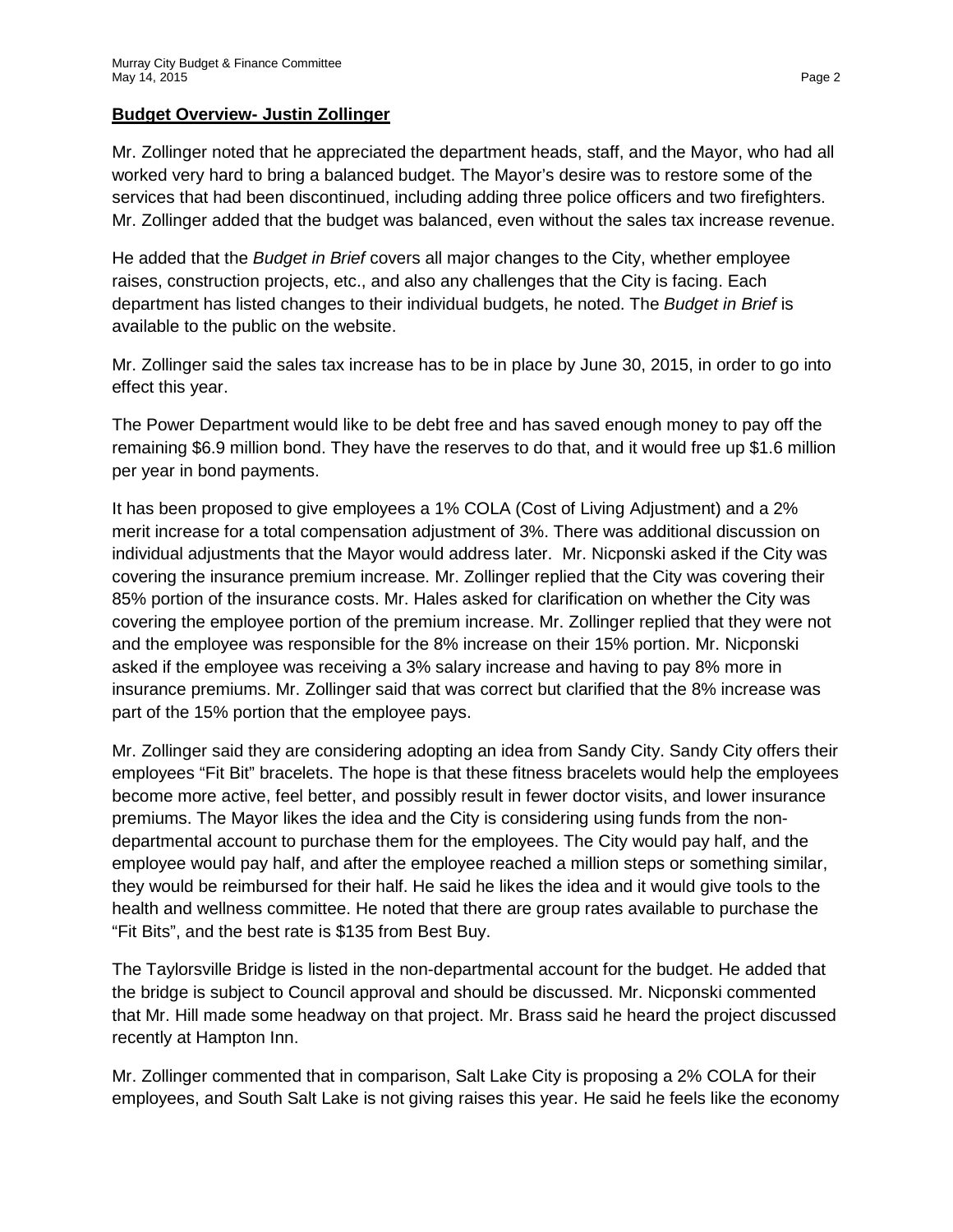has stabilized and the City realized a 5% increase in sales tax revenue for the last two years. The City is just now being restored to the 2006 level of revenue, in perspective.

The total increase in employee compensation including insurance premiums, raises, and additional employees was \$1,374,000. Mr. Nicponski clarified that this was revenue coming from the 5% sales tax bump. He asked if a property tax increase was possible. Mr. Zollinger said to do a property tax increase, the process would have to start earlier. He added that a property tax increase occurs when there is new growth in the City. Mr. Brass commented that the new hotels were an example of that, and the new Security National Building would be a contributing factor also. Mr. Zollinger said that was correct and those are both positive changes for the City.

Mr. Zollinger recommends that the new money from the sales tax increase goes through the CIP (Capital Improvement Program) fund. Suggestions have been put in place, but are not specific. There has been money set aside for roads, for example, but the roads have not been specifically named. Mr. Hales asked if that was \$450,000 set aside for road repair and maintenance. Mr. Zollinger said if the sales tax increase does not pass, it is not a problem, but if it does, the roads should be specifically assigned. Mr. Brass added that should be put in the intent document as part of policy. Mr. Nicponski asked if the .20% sales tax increase is approved, will the projects listed on that paper be automatically approved, or if that is a separate process? Mr. Zollinger said all the projects that are assigned to the sales tax increase are listed in the budget documents.

Ms. Turner asked about the library and if it was correct that their funding could only be increased by property taxes. He said that was correct and it is a separate process, approved by Council, through truth in taxation. He added that Ms. Fong did not recommend an increase this year, but possibly for fiscal year 2017.

Mr. Nicponski commented that if the sales tax numbers come in higher than expected, he would like to see the park survey done.

Mr. Zollinger thanked the Mayor and Department Heads for their hard work on the budget.

Mr. Brass said if anyone had questions, an item could be placed on contingency. Contingency items do not mean that you necessarily disagree but would like more discussion on the issue. Those items can be discussed in detail at a future meeting.

Ms. Turner asked about the annual donation of \$118,750 to the Murray Boys & Girls Club. She believed that Council had requested staffing and budget documents from them for accountability. Mr. Zollinger said he believes that they sent some information last year. Ms. Turner believes that they should prepare those documents annually for accountability for the funding that they receive. It was decided to put it on contingency and request more documentation. Mr. Hales noted that the City gave an additional \$120,000 last year to the Boys & Girls Club and believed they were considering give less this year. Mr. Brass agreed that was discussed when the additional funds were given. Mr. Nicponski said he was more inclined to give Mr. Bob Dunn an increase in his salary. Mr. Brass commented that there have been recent changes at the Club and this was a good item for contingency. Mr. Brass commented that the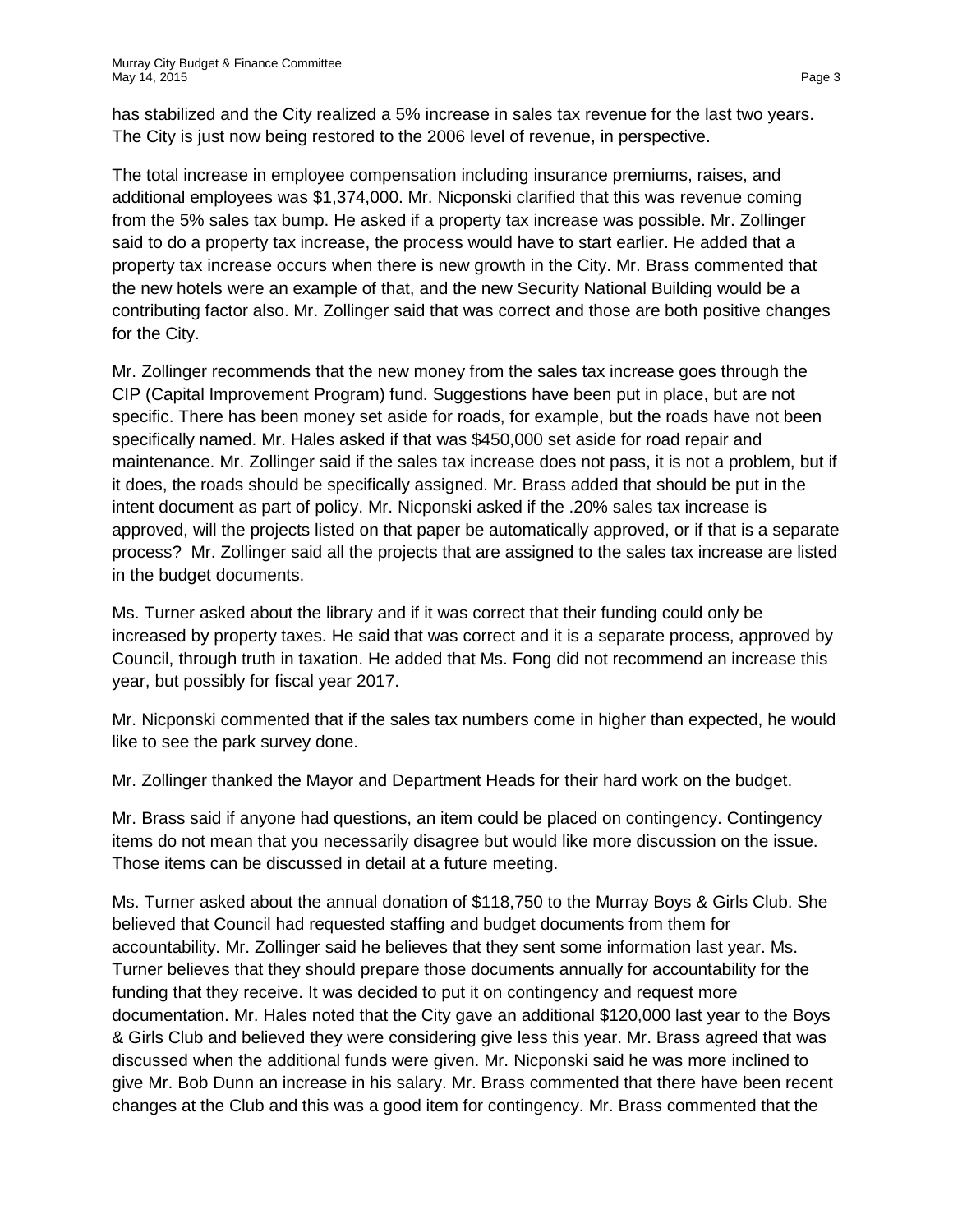Murray Boys & Girls Club is merging with the Salt Lake Boys & Girls Club. He said it was recently announced at the Gala and believes the Council should have been informed prior. He noted that the success of the Murray Club has been partly due to the efforts of Bob Dunn, but he may no longer be in charge. He said it will be a good move financially for the Club, but Murray has the stronger program. Ms. Turner stated that she thinks it is a great asset for Murray but would like more accountability. Mr. Brass asked that the item be put on contingency.

Mr. Brass asked if the entire Budget Addendum should be put on contingency, because Chairman Camp had additional questions about non-profit organizations.

Ms. Turner said she had questions about funding for the Murray High Music Specialist and the Arts Festival and asked if funding was consistent for all Murray students. Mr. Brass asked for that to be put on contingency also.

Chairman Camp asked about the Farmers Market and why the fees are waived for them. Ms. Wells replied that the Farmers Market had several options for locations and the fees were waived to keep them here in Murray. Mr. Brass commented that the Farmers Market is busy all summer long. Ms. Wells added that South Jordan wanted them to move there, and Murray encouraged them to stay because the residents really like it. Ms. Turner said she believes the location is probably a win-win for everyone.

Mr. Nicponksi asked that the park survey be placed on contingency. Mr. Brass replied that since it is part of the CIP process, it should be put on CIP contingency.

Mr. Zollinger showed the sales tax increase in the CIP fund. There will be more money invested in Parks and Recreation, and the animal shelter for the Police Department. One large CIP purchase will be a new fire truck. The Fire Department saved money through the CIP process and was able to pay about \$300,000 towards the fire truck, and the City made up the difference. There has been \$410,000 set aside for roads, and \$390,000 for a new phone system for the City.

Ms. Turner asked if any funds were allocated to change vehicles to cleaner fuel vehicles. He replied that currently there was nothing in the budget, but that could be discussed.

Mr. Brass asked that the road repair be put on contingency. Mr. Zollinger clarified that it was CIP roads he wanted on contingency. Mr. Brass agreed and added roads in general.

Mr. Zollinger said money had been set aside for radar speed signs, as in the past. Mr. Brass noted that Mr. Nicponski had the first radar signs in his District and they are fairly new.

Mr. Zollinger said the specific roads outlined for repair were Walden Glen, Chevy Chase/Wesley, Red Oaks Drive and River Glen Drive. Those repairs add up to \$410,000.

The debt service for UTOPIA continues to climb, and the options for City Hall are of great concern for the budget.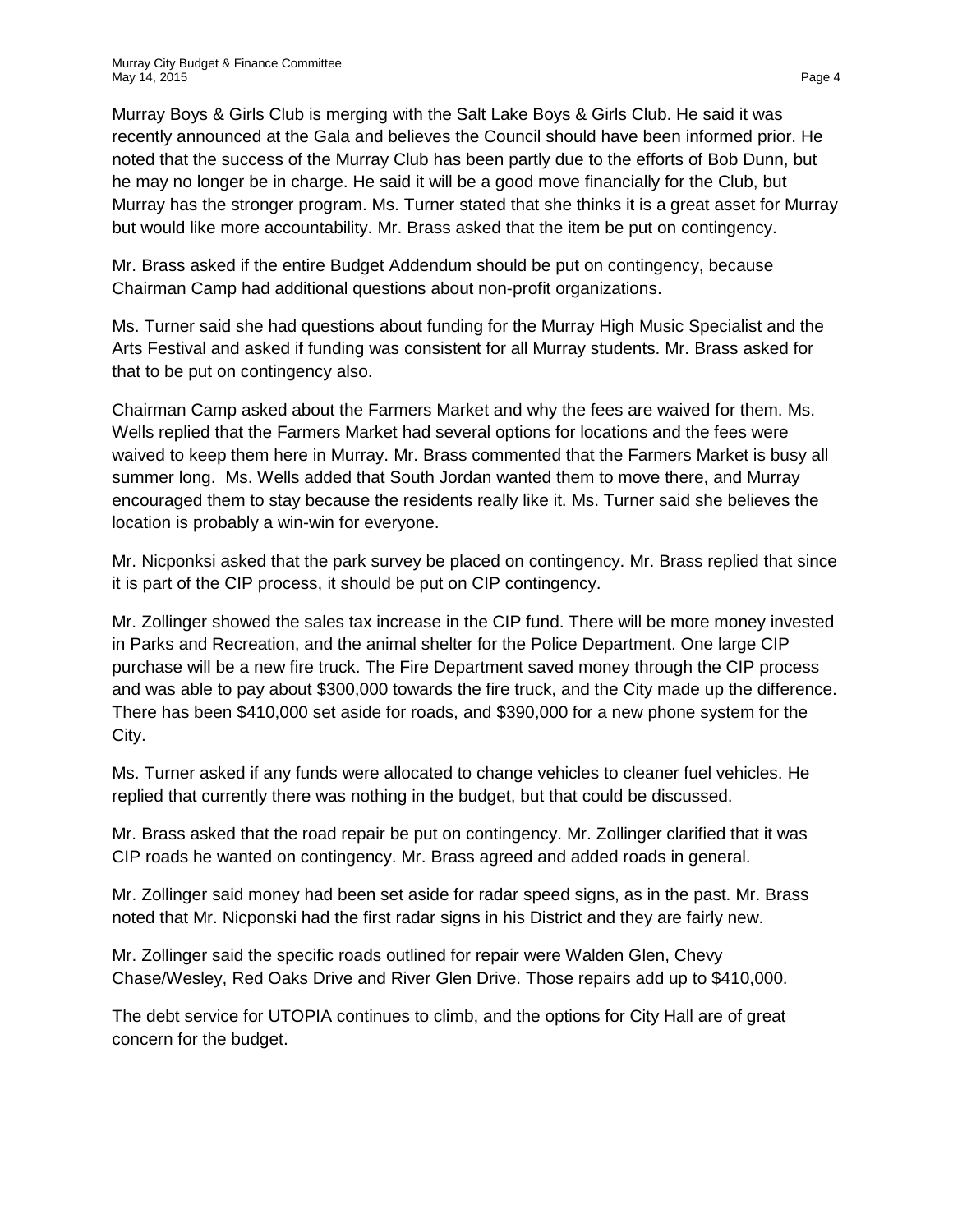### **Council Office- Jan Lopez**

Ms. Lopez showed the detail on the budget. She said the budget still allows for two council members to have the family insurance plan.

Expense allowance was increased by \$50 per month for each council member, for a total of \$250 per month for expenses.

Small equipment was increased by \$2,000, in case the Council needs to purchase new iPads for incoming council members or if others need replacement.

There was an additional \$6,000 set aside for professional services to account for video streaming, if the Council decides to go forward with that. Mr. Zollinger noted that there is money for video streaming in the CIP fund. She said the \$10,000 set aside in CIP would pay for the initial equipment purchase, and the \$6,000 would pay for the streaming cost of approximately \$500 per month.

Education and training had a small increase to cover increased conference costs.

Miscellaneous services was increased by \$1,000 for possible Oath of Office or retirement events.

Ms. Turner asked about the lobbyist fees. Ms. Lopez said that \$40,000 had been earmarked for the lobbyist but she believes there might be discussion about that. Ms. Turner would like that topic put on contingency.

Ms. Lopez noted that the line item for travel was \$10,000 which would allow all council members to attend the ULCT (Utah League of Cities and Towns) events, and two council members to attend the NLCT (National League of Cities and Towns) convention. She mentioned that there was a great conference in September with training sessions that may be better than the Washington D.C. NLCT. It is a four day conference, and the costs are about the same. This year it will be held in Nashville. She said the Mayor gave an additional \$4,000 for travel. Mayor Eyre responded that he would like the Council to have that available and would like to see the Council pay for their travel to some of the Power conferences. He stated that the Power Department would pay for one or two council members to travel, and any other council members that would like to attend would pay from their own travel budget.

Mr. Nicponski asked about the ICSC (International Council of Shopping Centers) convention. Ms. Lopez said that convention is typically paid for from the RDA (Redevelopment Agency) budget and the RDA Chair and RDA Vice-Chair are usually invited to attend.

## **Administrative & Development Services-Tim Tingey**

Mr. Tingey said there were no increases in personnel this year.

There were a couple of major expenses which are really out of their control, he noted.

The first item is the *elections*. In non-election years, \$50,000 is set aside to help off-set the costs. This year, there is a reduction in election services from prior years, due to the decision to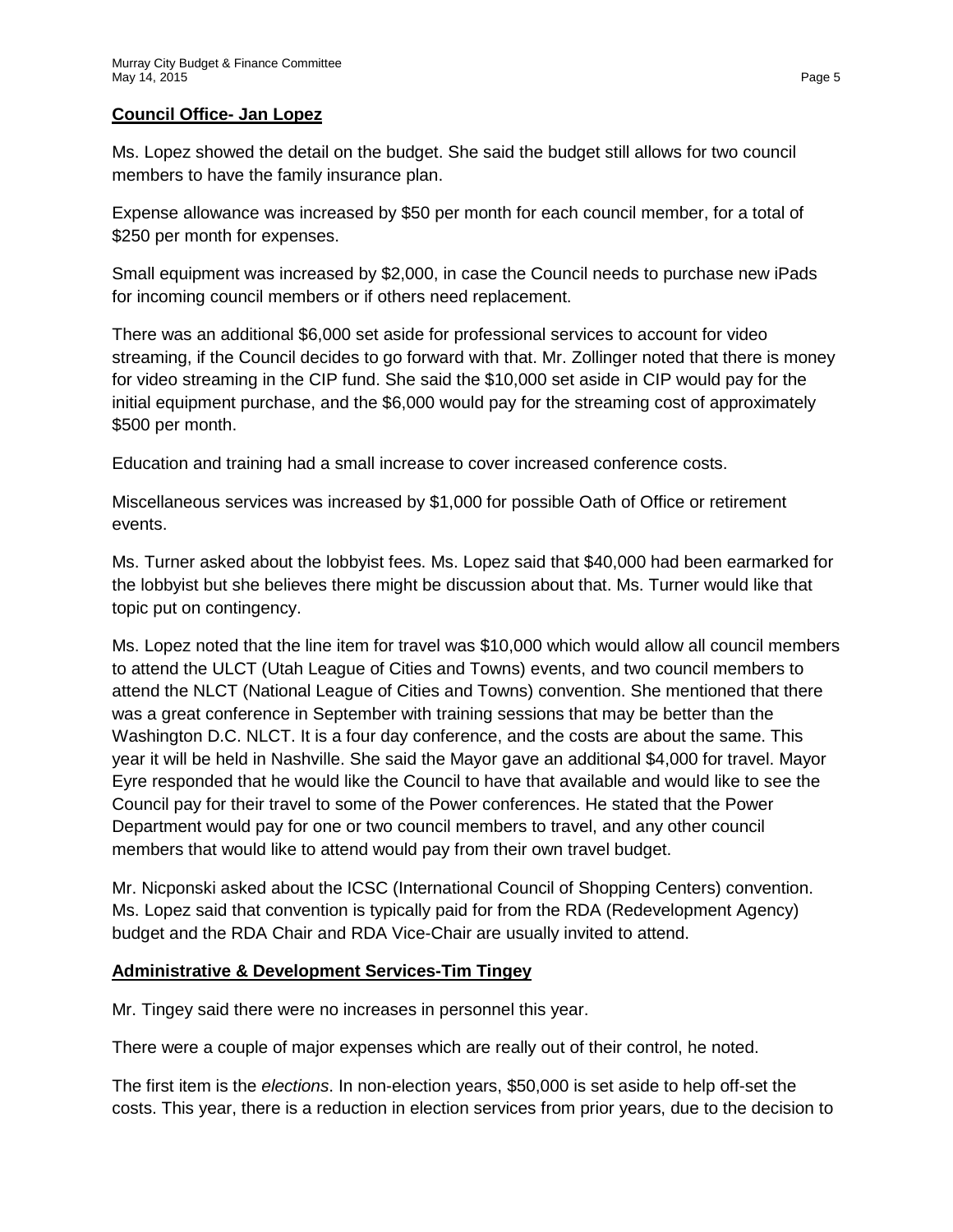do the mail-in ballot. The cost will be around \$60,000, so an increase of \$10,000 from a nonelection year. Chairman Camp asked if the savings from the elections was rolled into CIP. Mr. Zollinger replied that it was rolled into CIP and earmarked for the ADS Department.

The second item is the software purchase. There is new software on three fronts, all with maintenance costs.

There was a minor increase in *uniform allowance* because there is one employee retiring, and a new person would be hired for utility meter reading.

A minor increase in *equipment maintenance* will be incurred due to the I-TRON equipment purchase.

There was an increase in mailing costs for passport processing. This quarter, there have been almost 300 more passports processed than last year. It accounts for about \$12,000 more in revenue. Mr. Brass asked about passport renewals. Mr. Tingey said renewals are done by mail. He said they are reviewing whether to process passport renewals but people can do it on their own. Mr. Tingey said staff is there to help answer questions about renewals but does not process them. Mr. Tingey said the office takes the photos and charges \$10 for them.

Chairman Camp asked if there would be one central polling place for elections at City Hall. Mr. Tingey replied that was correct and the rest would be vote by mail. Mr. Tingey said there has been a greater turnout in other cities with the vote by mail system. He said the vote by mail would result in a savings of about \$5,000 or \$6,000. Mr. Nicponski asked what the process was for a citizen that may not be aware of the vote by mail change. Mr. Tingey replied that the County would mail the ballots to all registered voters. Any unregistered voters would be referred to the County. Mr. Zollinger asked if the unregistered voters receive any communication in the mail. Mr. Tingey said he would look into the issue.

There have been some increases in *equipment maintenance* for the IBM hardware/software solutions. He said it would decrease in a few years when we switch from the IBM hardware.

*Software maintenance* is large due to the Munis/Tyler system, City Works and Net Motion software. Mr. Zollinger commented that the City is paying maintenance on two different software packages and would continue to pay both until we can change to just one system.

## *Redevelopment Areas*

Mr. Tingey said it is an interesting time with some of the RDA areas. Fireclay just issued reimbursements to the developers that had private agreements with the City.

He believes the current budget in the Central Business District is sufficient but there may be budget amendments needed, if property needs to be acquired or structures need to be built. He added that RDA has some reserves for that. Mr. Zollinger added that the General Fund has committed to contributing to parking structures also.

He said that professional services increased from \$20,000 to \$200,000, in case a parking structure for the Performing Arts Center needs to be designed. There are still property clean up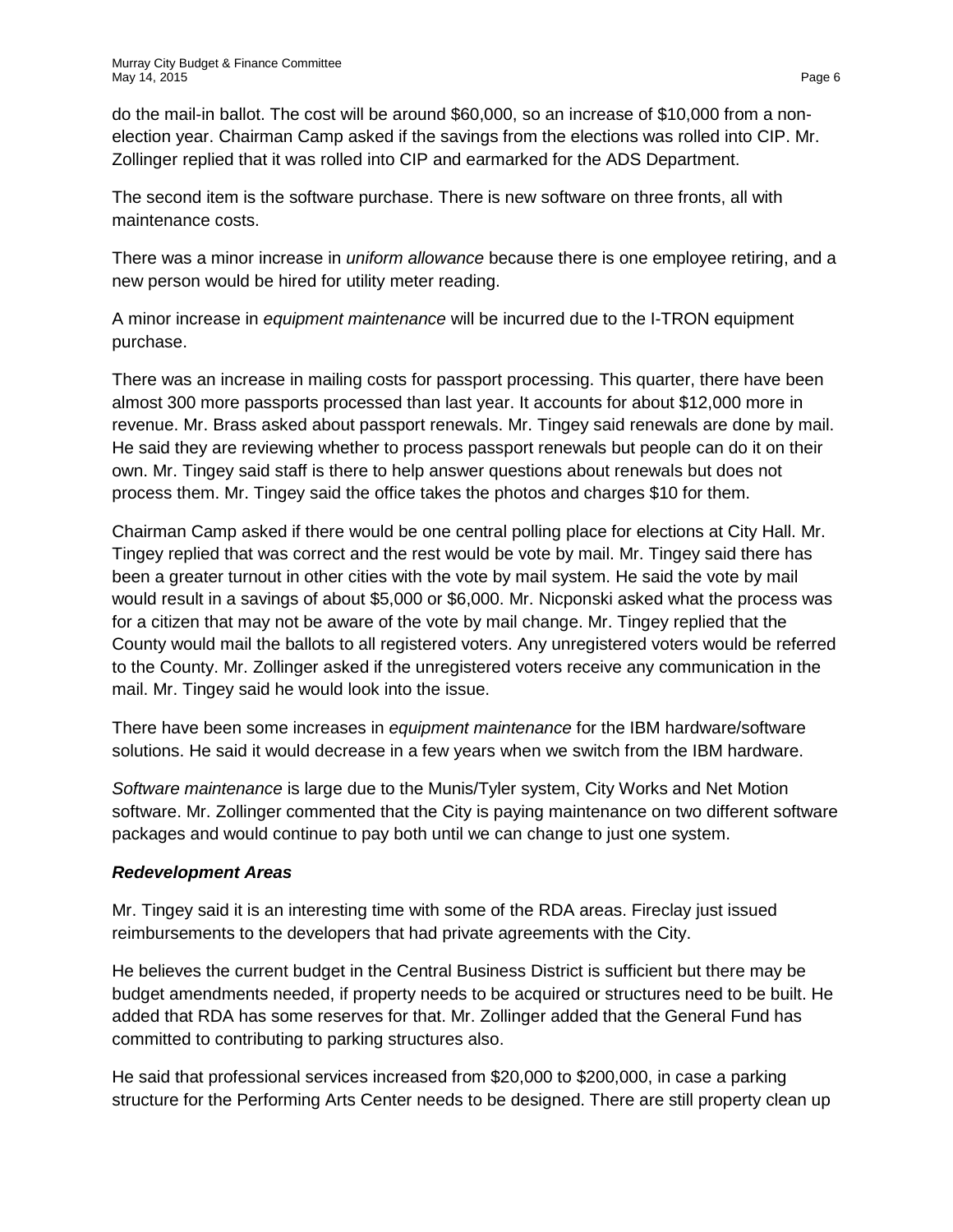and revitalization grants that can be used in the downtown area for improvements, he added. Improvements to the State and Vine area were reduced because that project had been paid off. Bonds in the RDA have been paid off so the *other transfers* line decreased from \$285,000 to \$0. Mr. Zollinger commented that the bond was paid off on time, not early. Now, they are left with the debt service of \$265,000. Mr. Brass noted that the Hilton Hotel has been busy and is booked a couple nights a week.

Mr. Tingey noted that the commitment to the Murray School District for the Central Business District is capped at \$400,000.

The Fireclay area received the reimbursement from the County and it was significantly higher than had been discussed. There are commitments based on the amount of funding received as a percentage of the total funding, so those amounts increased also. Low income housing funding has increased due to carryover from the previous year, and that will go to the partnership with Neighborworks.

Private reimbursements increased due to increased revenue projections for the coming year. As the value goes up, the City pays a little bit more, roughly \$384,000. Murray School District is paid 12% of all of the tax increment proceeds from the Fireclay area. A check was just issued for \$101,000 from the Fireclay area, along with the \$400,000 from the Central Business District. Mr. Brass commented that the City was very accommodating to the School District. The Fireclay amount is based on the number of children in the area, times the WPU (weighted pupil unit) at the time.

Mr. Brass asked if the Miller group was being reimbursed also. Mr. Tingey said that presently, they had not been reimbursed. Last week, two of the developers were paid, Hamlet and Parleys. In the development agreements, the developers are required to provide documentation of their costs. He received documentation from the two developers mentioned, but has never received any documentation from the Miller group. Mr. Tingey added that the Miller group still needs to satisfy some concerns related to parking. Mr. Brass said he would like more discussion on the development agreements in an RDA meeting.

Mr. Zollinger added that he discussed property taxes with Jennifer Condie from the County. There was a drop in property tax, and Ms. Condie explained the reason was that Fireclay pulled some new growth from the City and that was the reason for the decrease. He doesn't anticipate that happening again. Mr. Brass asked for clarification on the property tax. He believes the City should still be receiving the base value. Mr. Zollinger replied it was the new growth value that was in question.

Mr. Tingey added that the RDA reimburses the enterprise funds for the power, water lines and infrastructure that was put in place.

The smallest RDA district is Vine Street. There are a number of decreases due to the haircut provision, which meant that the first five years was a full 100% of the value, and then a drop to 75%, and then 50%. He said there are about five more years in this RDA.

Cherry Street also has the haircut provisions, similar to Vine Street. Mr. Nicponski asked where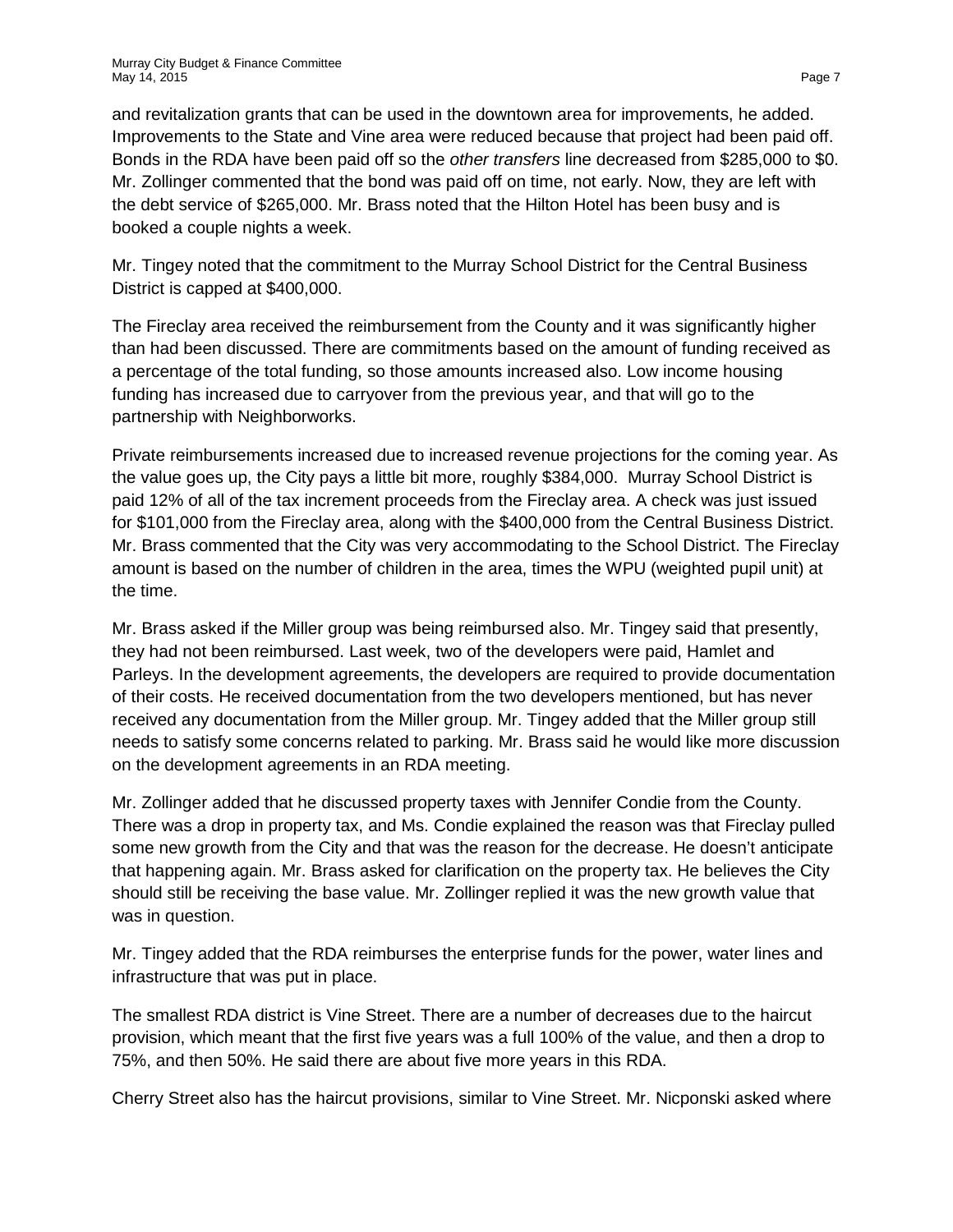the rest of the money went, if the RDA only receives 50% of the money. Mr. Tingey replied that it stayed with the taxing entities.

The smelter site had a reduction in funds received because IMC requested to have 3% more of their property exempt from taxes, which totaled about \$300,000. There isn't a lot happening here, only reimbursement to the City. Mayor Eyre asked if IMC was allowed to request that decrease because they increased the amount of free professional services offered. Mr. Tingey replied that he didn't know why, but was concerned that the City didn't receive any notice of their request. Mr. Brass noted that he would like to see the explanation for the request, since it is a large amount that would affect the City.

Mr. Tingey stated that he proposed the phone replacement out of CIP (Capital Improvement Project) funds. The Department is also utilizing some of their savings for the new system. Mr. Zollinger noted that the Library and Enterprise Funds are also contributing money.

He recommended one additional vehicle purchase for Tom Baker, as well as some LanDesk licenses.

# **Library- Danny O'Rourke**

Mr. O'Rourke mentioned that the Library budget is \$1.6 million, similar to the last few years. He passed around an internal planning document that tracks spending on the building and technology and projected future expenses.

One big impact this year will be payroll. Adjustments have been made on staffing and materials to keep everything even. Mr. Nicponski asked how many employees. He replied they have 27 employees. Mr. O'Rourke replied that they are not adding any positions, and just heard recently that a full-time employee would like to go part-time. Payroll will be about 45% of the budget with the proposed employee increase.

The Library is moving to a self-service model and the patrons will be able to check-out their own materials. It may result in fewer staff, over time, but no one will lose their job.

Ms. Turner asked about the drop in capital funds. Mr. O'Rourke replied that was correct as there is less money to spend. He said the Board is evaluating the tax rate, and is hoping to get an increase on a ballot in 2016.

Ms. Turner commented that the Library has great value in the community.

Mr. Zollinger commented that when property taxes are not increased, the motor vehicle fee in lieu goes down. The General Fund experiences the same result. The Library doesn't have additional funds to cover and it makes it more difficult to balance the budget. Mr. Zollinger added that the Library and Storm Water are the two tightest budgets in the City.

Contingency items were discussed. Some contingency items may require a closed session, due to personnel matters. It was proposed to schedule the contingency meeting on May 21, at 4:00 p.m.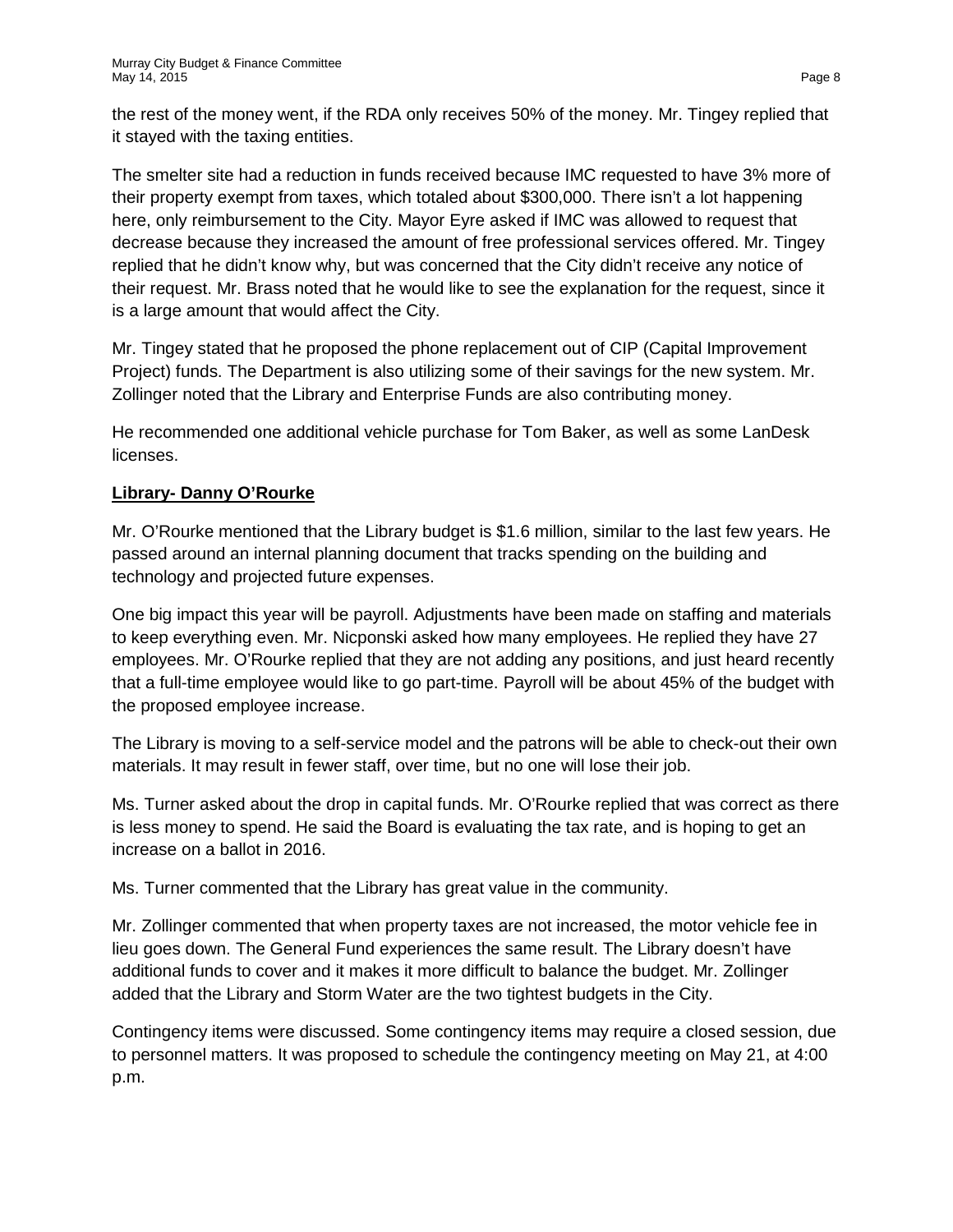#### **Fire Department- Gil Rodriguez**

Chief Rodriguez commented that the new engine will be a great thing for the department, and added that the rotation of vehicles is so important for proper maintenance. Mr. Brass responded that a major task as council members is the health, safety and welfare of the citizens and a new fire engine contributes to that. Chief Rodriguez added that the new engine is a Pierce 1500 gallon pumper. Mr. Brass asked if it was replacing another vehicle. Chief Rodriguez replied that it was, and the old engine would go into reserves. It will be great to have as a reserve vehicle; it still works, but is old and not as reliable. Chief Rodriguez noted that the Department has four engines, a tower truck, a new and an old grass truck, the reserve ladder, and the haz-mat trailer. Mr. Brass asked how many vehicles could be on the road at the same time. He said the issue recently came up in an emergency disaster drill. Chief Rodriguez replied that it was typically three trucks that respond to each site, and added that the trucks need to be staffed with people.

Mr. Nicponski asked if there was a policy in place for call-out when emergencies happen. Chief Rodriguez replied that they have pagers and can alert everyone that way. He said that in a real disaster, people always want to take care of their families first, and that is a concern. Mr. Brass commented that people always think the City has more staff to put on the streets in a disaster then they really have.

Chief Rodriguez had asked for two more employees, and an increase in the overtime budget. A big priority is keeping that third ambulance up and running. He handed out a chart showing how often the third ambulance is out of service, mostly due to short staffing. It is tough to maintain the minimum staffing needed of fifteen to keep the ambulance in service. Mr. Brass asked how the response time increased, if they had to rely on Unified Fire for backfill. He replied that it depends on where the emergency happens. For example, in the Lee Mart shooting, Unified Fire came from their station in Midvale and responded quickly. Murray Fire was the first to arrive.

He spoke of a gentleman that suffered a stroke at the Park Center, and the Murray ambulance was able to get him to the hospital very quickly, which is so important in a stroke situation. Ms. Turner said she spoke to the gentleman that said the response time was incredible. Chief Rodriguez noted that the two new hires will help immensely with covering vacations, floating holidays, sick leave, etc. He added that his department is aging, with a lot of service years, and employees have accrued many hours of vacation and leave time.

Chairman Camp asked if ambulance 83 is taken out of service first due to statistics, and if it was out of service on the morning of the Lee Mart shooting due to staffing or maintenance issues. Chief Rodriguez replied it was due to staffing. He added that the other two ambulances were busy with other calls that morning and there wasn't enough staffing to run ambulance 83. He said there were medics on the tower truck that arrived first at the shooting. Chairman Camp said he has some concerns and agrees that the department needs to be fully staffed. He asked why the medics couldn't have acted as a jump crew and taken the ambulance. Chief Rodriguez commented that this is a frequent discussion on the best alternative to responding. Chairman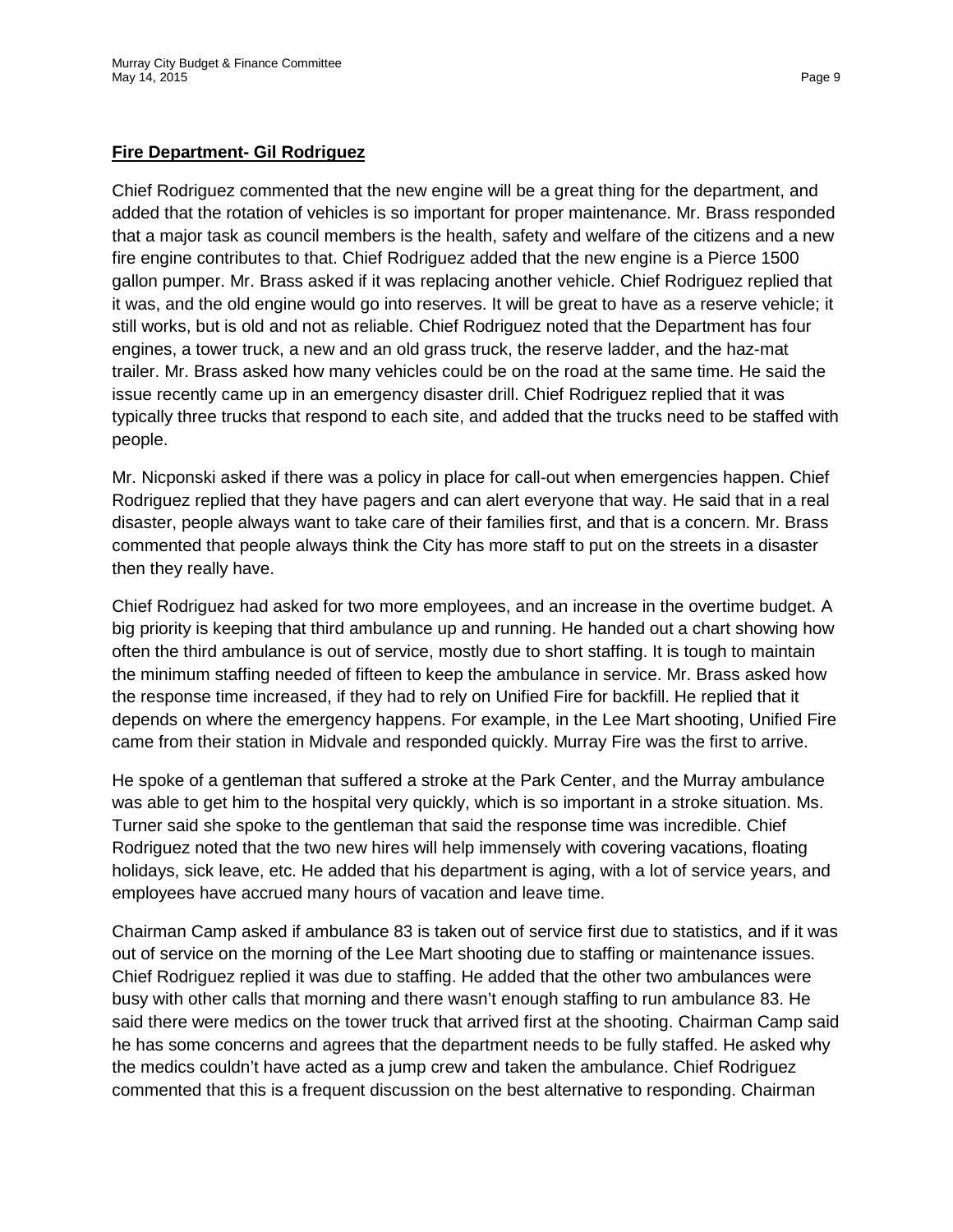Camp noted that 80% of the calls are medical related so it may be a better option to take a fire truck out of service rather than an ambulance. Mr. Dykman asked Chairman Camp if his question was why ambulance 83 was the one chosen to take out of service frequently. Mr. Dykman replied that operationally it works best to take ambulance 83 out the rotation. Chief Rodriguez replied that ambulance 81 receives the most calls without question. Statistically, ambulance 83 receives the fewest calls. Mr. Dykman stated that the EMS response is broken down into two components: EMS quick response, based on the station location, the desired goal to arrive within three minutes; and the transport component, which has a nine minute response under national standards. He said the quick response takes priority over the ability to transport. Chairman Camp noted that if the emergency was farther away, it may make a difference because the truck takes a lot longer to get there than an ambulance. They agreed and replied that they are trying to do the best they can under the circumstances. Chief Rodriguez stated that what really needs to happen is to get staffing level where it needs to be.

Mayor Eyre asked if the hiring of the two new firemen would eliminate the problem and the ambulance would be staffed all the time. Chief Rodriguez replied that the new hires, and the additional overtime allocated should take care of the problem. He said the unforeseen problem may still occur occasionally but hopefully, staffing should be sufficient.

Mr. Nicponski asked how many employees were in administration. He replied five. He said suppression and paramedics really fall into the same category, and he has 55 employees there. He said a fully staffed station would have 19 employees, and after the two new employees have been hired, they would meet that number.

He has asked for an office specialist to back up Laura Lloyd. He said as the station gets more complicated with EMS, and ambulance it is a lot of work. Currently, Ms. Lloyd has to schedule her vacations around payroll. He said there is a part-time receptionist but someone needs to learn that trade to be able to back up Ms. Lloyd. Chairman Camp said he would like to put that on contingency because it isn't included in the Mayor's budget. Mr. Zollinger commented that they don't believe a temporary person could do the job. Ms. Turner asked if the current part-time position would be eliminated with the new hire. Chief Rodriguez replied that it would.

Chief Rodriguez asked for an increase of \$25,000 for vehicle maintenance, and an additional \$6,000 for building maintenance.

Chairman Camp asked if the City was getting its bang for its buck by keeping Station 84 open. Chief Rodriguez replied that the expense for the building wasn't a lot and it was currently being used by the battalion chief and to store equipment. He said there is a current shortage for equipment storage space. Mr. Hales asked where Station 84 was located. Chief Rodriguez replied it was near the old Cottonwood Hospital. He said he doesn't know what the future has in store, but calls are increasing. If there was a need for another ambulance, it would likely come from that station.

Mayor Eyre asked if the reserve vehicles are taking up needed space, and are they something that would be needed instantly; or could the old power building be used to store the reserve vehicles. He said it wasn't a bad idea and a storage facility has been previously discussed. Mr.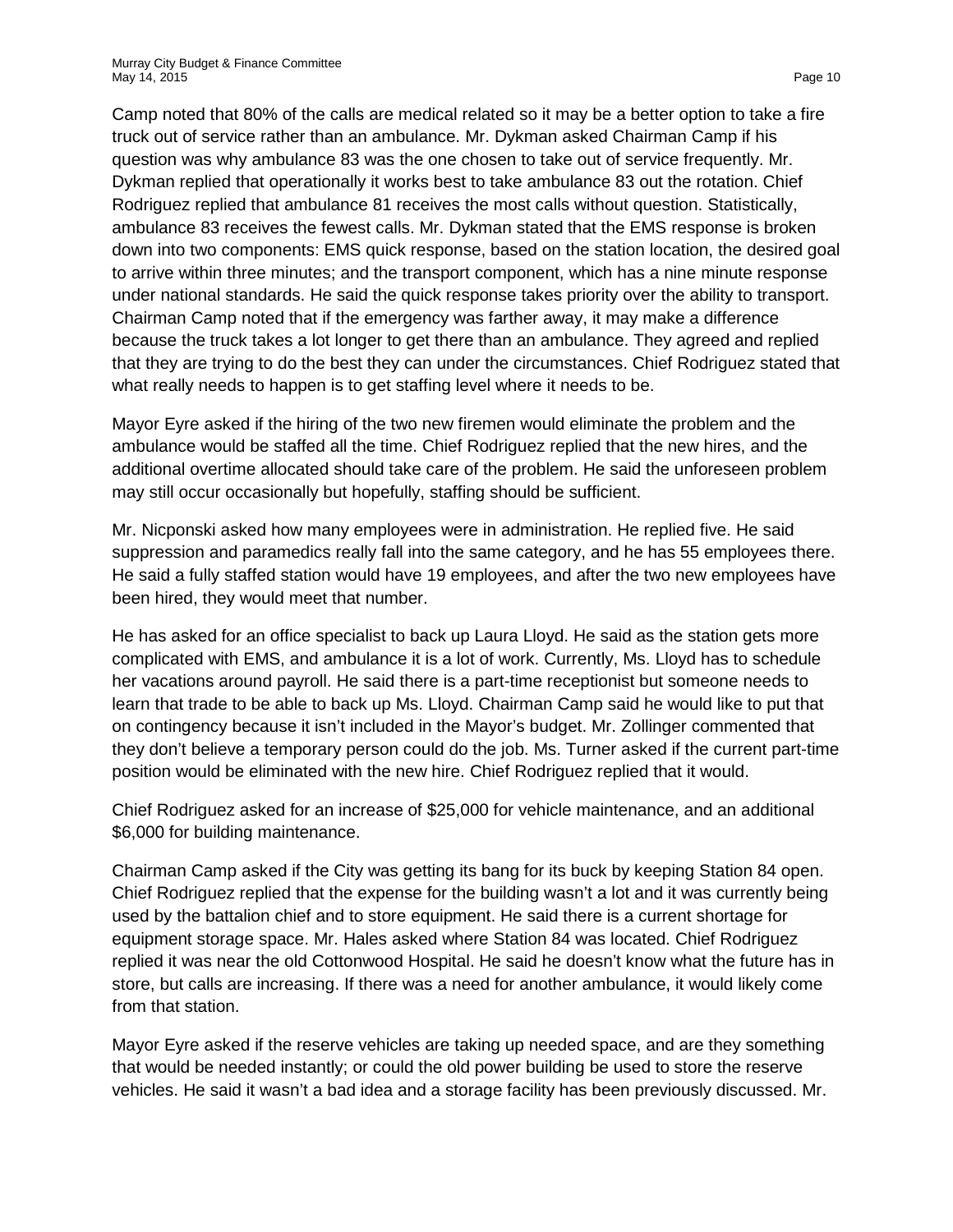Brass asked if he was talking about the old generation building. Mayor Eyre said that was correct.

Chairman Camp asked what the projected life of the fire tower truck was. Chief Rodriguez replied he would estimate another four or five years. He added that it could be refurbished, however it is an expensive vehicle. A new ambulance would cost about \$230,000 fully equipped, and a refurbished one would be about half of that cost, noted Mr. Dykman. A refurbished one is basically a brand new chassis with a very good box on it.

Mr. Brass noted that the truck has paid for itself on a couple of occasions by preventing damage to adjoining structures.

Ms. Lopez asked about the accounts receivable and noted that the amount has increased. Mr. Zollinger noted that the industry standard is to write off 50% of the bills, but added that they do a great job at collecting monies owed.

Chief Rodriguez noted that a Medicaid bill recently went into legislation and he is hoping to receive approximately \$50,000- \$60,000 this year. The State reimburses for Medicaid transports with Federal funds. The amount would increase to about \$650 per transport from about \$140 currently.

Mr. Nicponski complimented them for their efforts on the Jordan River Parkway fire, even with the distraction of an incorrect address in the beginning.

## **Public Services- Doug Hill**

Mr. Hill noted that the *Roadways budget* pays for the salaries of the street employees. The only change was an additional \$2,000 for training and educating the employees. He noted that there are fourteen employees in the streets department. Three employees retired this summer, so it is a relatively young work force.

The *Class C budget* consists of a portion of the road construction dollars. There are three pots of money available for roads:

- Class C road money is received from the gasoline tax. There was a minimal increase budgeted. Due to the 5 cent gas tax increase, there should be about \$200,000 more available, but the money won't come in until the second half of the year.
- CIP- Funds for roads recommended by the CIP committee.
- New sales tax revenue funds. This would be approximately an additional \$450,000 in the Mayors Budget. Those funds have not been programmed for specific projects.

Mr. Nicponski clarified that there was an extra \$650,000 for roads from the two pots that have not been specifically assigned. Mr. Hill replied it could be closer to \$550,000, depending on the Class C funds. Mr. Zollinger noted that Class C road funds are very restrictive, and if any money is left at the end of the year, it is rolled back in to the Class C budget.

Mr. Hill said the Mayor has recommended \$350,000 to go towards sealer. It will be spent throughout the City, the west side of the City first, then the east side. Sealer is used on roads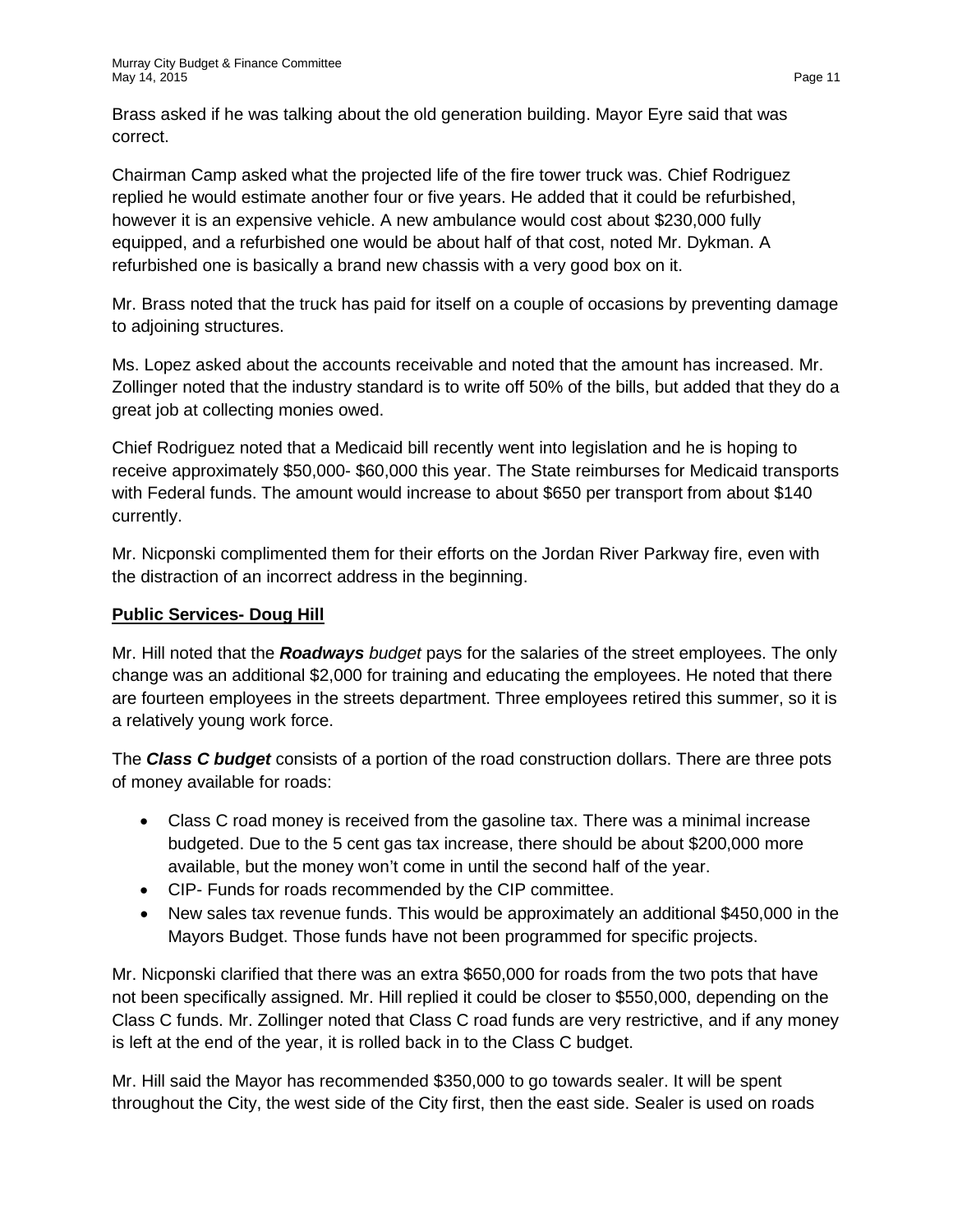that are in better shape and can have the life of them prolonged. There is \$75,000 for road salt. The Mayor has approved \$260,000 for sidewalk maintenance, which is \$100,000 more than last year. He said this does not include the sidewalk on Walden Glen, which has a different allocation. This budget also includes \$20,000 for painting sharrows on Vine Street. Sharrows are indicators of shared bicycle lanes with vehicles. Vine Street has been designated as a bike route.

The roads that are planned for rebuilds include 440 East and Wilford, 525 East, Briar Meadow, Rodeo, and Greenfield.

Mr. Brass noted that CIP roads had already been put into contingency. Mr. Nicponski commented that he had a specific road project that did not get funded in the CIP process and he would like to discuss it. He noted that the roads in question were Fairhaven and Walden Wood Circle, and would cost approximately \$150,000. Mayor Eyre asked if the additional \$410,000 had been assigned to projects. Mr. Hill responded that the money from CIP has been assigned for specific roads.

The *Shop & Garage* budget had an increase in maintenance costs due to roofs and garage doors needing repair. That budget was increased by \$3,000.

The *Engineering* budget pays for engineering and inspection services, as well as, consultant fees for smaller projects. He said there are five employees in the engineering department. That budget is status quo from last year, with the exception of personnel costs.

Ms. Turner asked where alternative fuel vehicles would be found in the budget. He replied that last year it was in the non-departmental account. Ms. Lopez stated that she believes there is grant money available for that. Mr. Hill noted that he believes the Council set aside enough money to convert three vehicles, but there isn't anything in the budget currently for next year. Ms. Turner asked if that item could be put on contingency also.

Mr. Brass asked about the staffing document and if it could be sub-totaled to get an employee count in each department. Mr. Zollinger apologized and said that column was inadvertently hidden.

The *Parks* budget is mostly status quo, with the exception of personnel costs. For example, small equipment increased by about \$5,000 and there was a slight increase in cell phones. Chairman Camp asked about the decrease in insurance costs. Mr. Zollinger replied that insurance premiums are allocated based on historical claims. The Parks Department claims remained about the same while other departments had an increase in claims, and therefore had more money allocated to them.

The *Park Center* budget remains status quo. Chairman Camp asked if the Sunday closures were related to the budget. Mr. Hill said initially it was closed because they were trying to find a way to cut expenses. It has been closed ever since that decision was made during the economic downturn. He said it is only closed on Sundays during May-August. He added that it used to be closed on Friday evenings also, but that has since been restored. He asked Mr. Plant if he hears comments about the Sunday closures. Mr. Plant replied he hears complaints,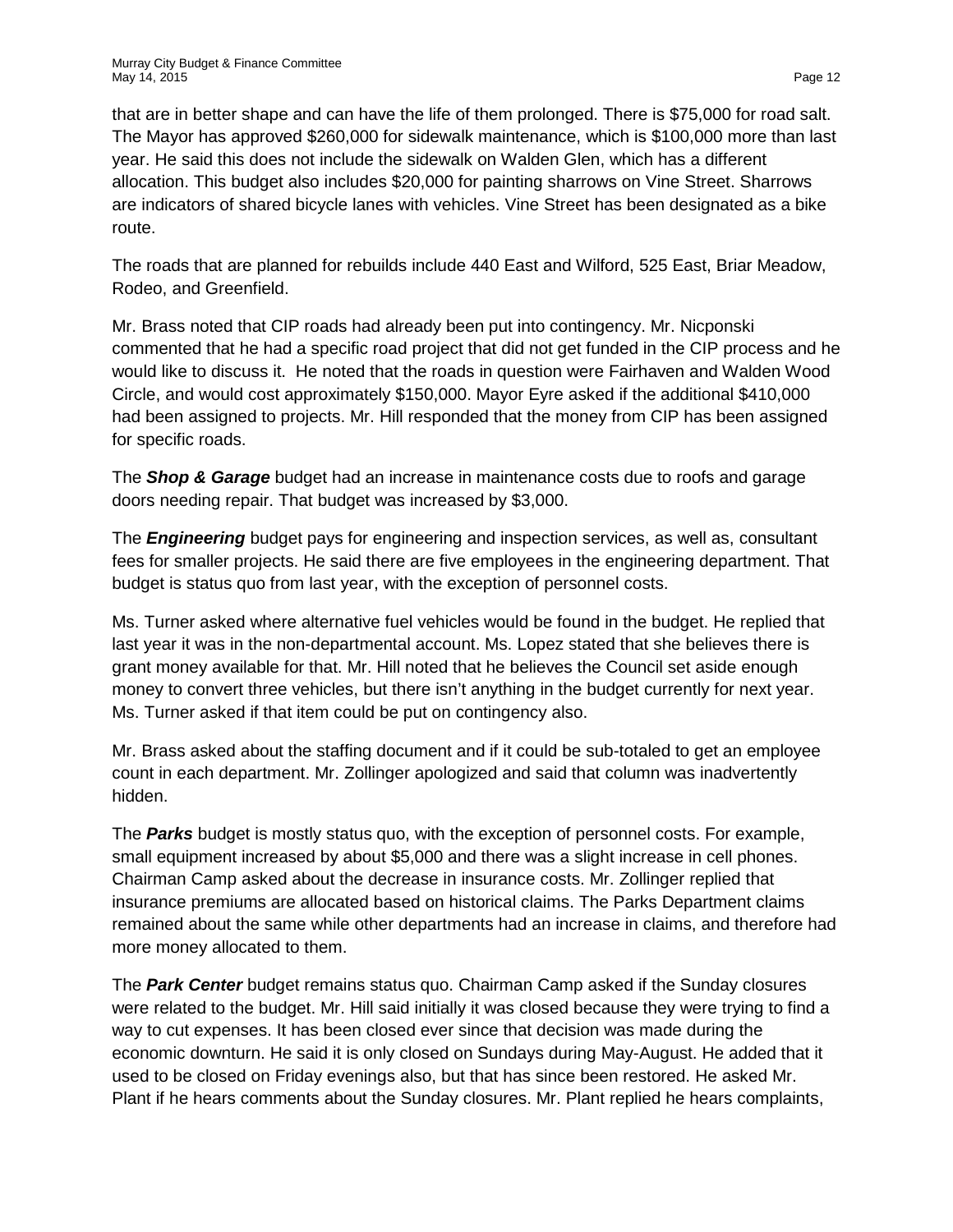but doesn't think it is enough to be concerned about. He believes it is a good move, but there are a few complaints.

The *Recreation Programs* consist of adult and youth athletics and special events*.* There is a \$3,000 increase in the cost of uniforms. He added that all of the increases are offset in fees. There is a \$2,000 increase to replace some volleyball equipment. Ms. Turner asked about pickleball. He replied there were pickleball programs offered inside the Park Center, and those are well attended. He added that some of the outdoor basketball courts have been striped for pickleball. Hidden Village and Germania parks both have pickleball courts. Select Health donated some portable pickleball courts to the City that are set up during the summer months. The Mayor has proposed \$400,000 to build six new permanent pickleball courts in one location. The location has yet to be determined but one of the leading ideas is to place it on the property near Jones Court that the City acquired. It is close to roads and has restroom facilities nearby; the lights wouldn't bother any neighbors. Ms. Turner commented that pickle ball is a growing sport and has an enthusiastic following.

Mr. Nicponski asked if the recreation survey could be funded to get a sense of what the citizens want. Mr. Zollinger commented that it has been placed on contingency.

*Cultural Arts & History* is a status quo budget but there are a lot of adjustments within the line items. The big change was the removal of the Miss Murray budget, because that was moved to the non-departmental budget. Every year the City provides grants to arts organizations that apply through the Arts Advisory Board. The Arts Advisory Board makes recommendations to the Mayor and those recipients are listed in the Budget Addendum. He mentioned a few winners that were: Murray Symphony- \$2,500, Murray Concert Band- \$2,500, Murray High- Arts Festival- \$1,000, Miss Murray- \$4,400. There were also funds given to help Murray School District hire a music specialist. Ms. Turner asked if the grants were offered to Cottonwood High School as well. Ms. Kirk replied that they were sent the applications as well. Ms. Kirk clarified that the music specialist was elementary school oriented and Granite School District has their own program. Ms. Kirk noted that she was in direct contact with the Cottonwood High principals and teachers, and they received the information. She added that it may not fit in with their programs.

There is no change in the budget for the *Outdoor Swimming Pool***.** Mr. Zollinger commented that the seasonal temporary employees are remaining in the budget for the outdoor pool, and not mixed in with the Park Center budget. Mr. Nicponski asked about a resurface on the pool walkway. Mr. Zollinger replied that was for the indoor pool.

The *Heritage Center* had a few changes. The Center is receiving a new bus and would like to offer some additional trips. There is a \$3,000 increase to help pay for bus drivers and temporary employees. There is an \$800 increase for fuel costs. There was a reduction in equipment maintenance because the bus is new and under warranty. There will be some additional expenses for added programs such as golf, but they expect those to be offset by the fees. The meal expenses have gone up and so the budget has increased by \$5,000. The City subsidizes the meals and charges a higher fee than Salt Lake County charges for their senior centers.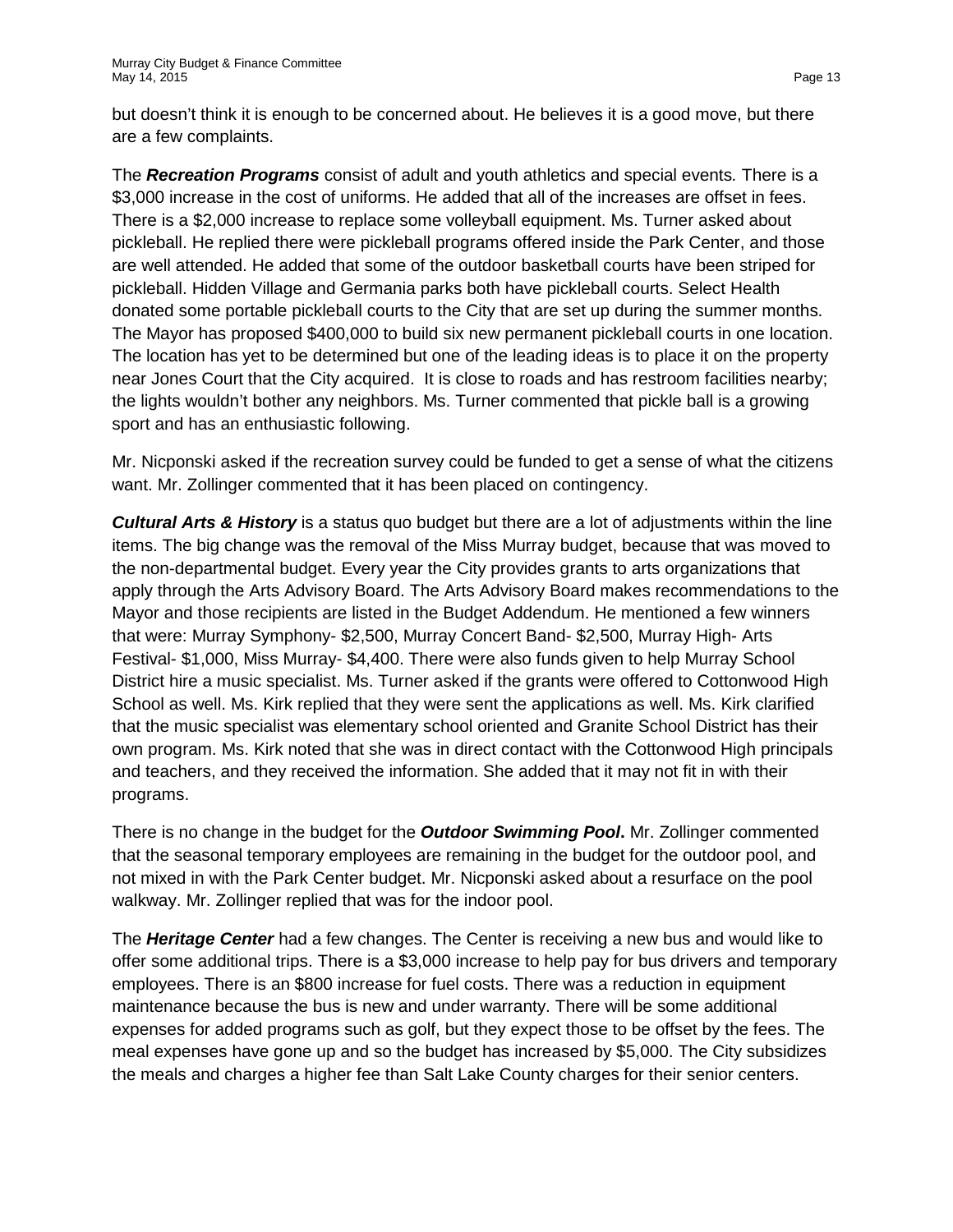The *Cemetery* budget has a few minor line item adjustments, mostly just personnel costs. Mayor Eyre asked how much the automatic controller would cost for the irrigation system. Mr. Hill replied it was approximately \$30,000. He said initially it would be a manual system, with the ability to convert to automatic. The cemetery irrigation project will not be completed before June, so money will have to be rolled over into the next year's budget. He estimates the project would be done in August.

The plan for next year is to remove two of the roads and turn them into plots and sell them. He believes it would create about 140 additional plots, and possibly some niches. The staff has met with the Parks & Recreations Advisory Board and made a proposal for the Mayor and Council on how to sell those plots. The Attorneys office is drafting changes to the ordinance to reflect the sale of the plots. Mr. Zollinger commented that the sale of the plots would help pay for the improvements.

The *Water* budget will allow for one new employee that is proposed as part of the sales tax revenue.

The big projects next year include bank stabilization on the 500 East well, near 5300 South. There is a new water line project on 5900 South, west of State Street, that will cost approximately \$1.5 million. He said that project would upsize from a 10" pipe to a 12" pipe. Chairman Camp asked about the project on 5900 South. He replied that was a Questar project. Mr. Hill said that Mr. Stokes has been able to acquire 30 of the 36 parcels needed on 5900 South. It is a Federal project and the bid can't be completed until all of the property has been acquired. If this project can't go to bid within a couple of weeks, it may have to be postponed until fall. Projects that go to bid in the middle of the summer usually result in high prices and poor contractors. He stated it is west of State Street.

Mr. Hill added that there are temporary manhole covers in place on 5900 South, east of State Street. 5900 South still needs about a one inch lip and after that surface is done sometime in June, the manhole covers will be smoothed out. Chairman Camp asked residents about the island on 5900 South and they all seem to want it removed. Mr. Stokes said currently the project would not go west of 700 West; there were not available funds to continue further west. Currently, the engineers are estimating the cost higher than what the Federal funds amount to. If the price comes in higher, the City would have to make up the difference. He noted that it could be as much as \$500,000. Mr. Stokes is working with the designers to try and reduce the price. If that happens, there would be a budget opening to request additional funds. He said the entire project is close to \$5 million.

Last year, drilling began on a new well on McGhie Springs. The well has been drilled but the piping needs to be moved to the pump station. The bids for that are coming in higher than expected. It may require a substantial amount of money rolled over into next years' budget to complete the project. Some of the pipeline projects may be trimmed for next year to save money. Additional funds may be needed, he added. Approximately \$1.7 million of reserves is being used.

The *Waste Water* budget has a big project on 500 West and Riverside. The lift station there will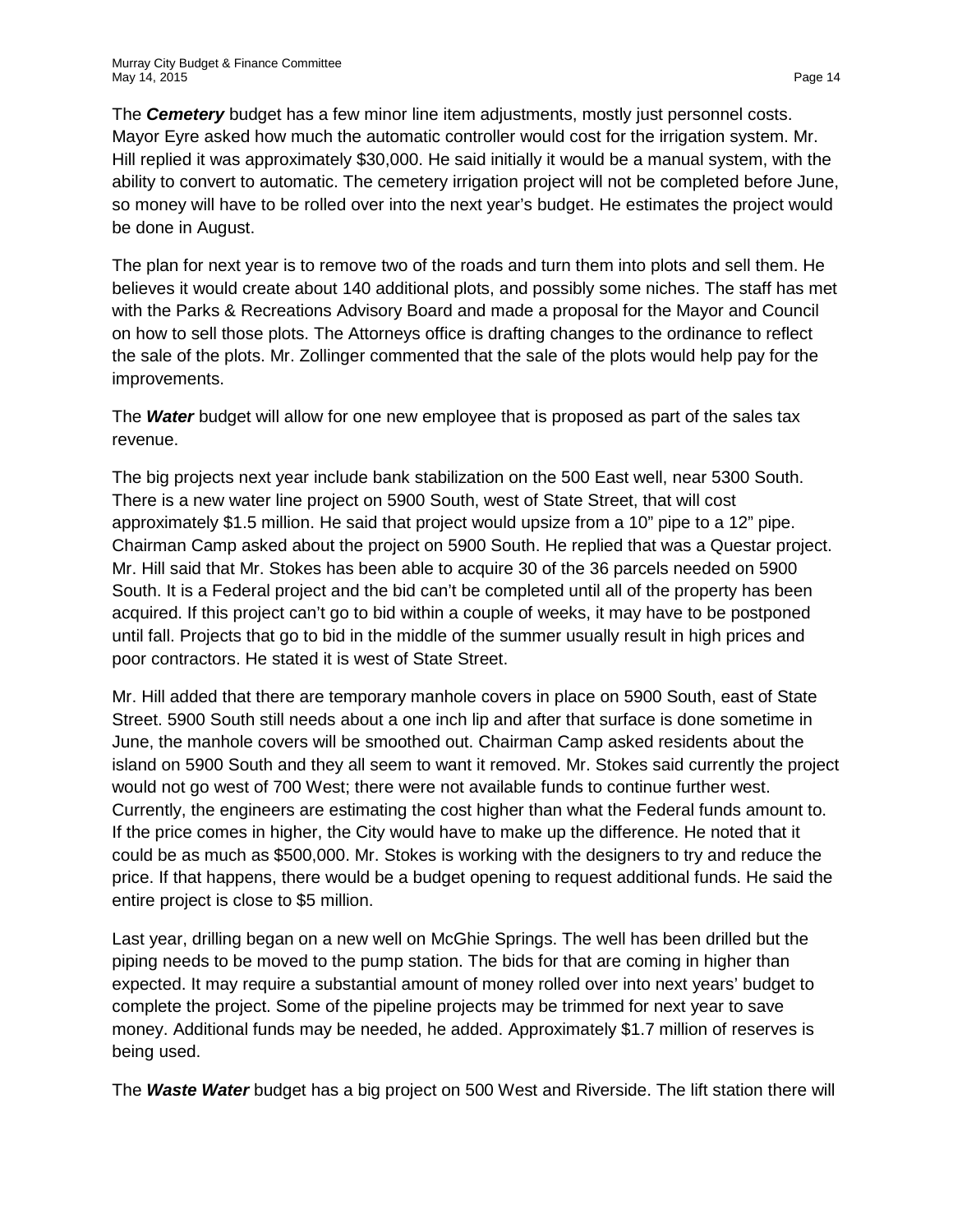be removed, and the lines would be upsized to account for future high density in the area.

A sewer cleaning truck will be purchased for \$360,000 and some additional minor equipment. Approximately \$1.3 million of reserves would be used.

Mr. Astill is doing a rate comparison on both water and waste water.

Mr. Nicponski commented that reserves would be drawn down on both water and waste water, and asked what the remaining amount would be in reserves. Mr. Zollinger commented that the water department would have \$3 million plus in reserves and the waste water would have close to \$2 million. He clarified that reserves are being used for capital projects in both funds, which is part of the policy. Much of it is pay as you go, he added.

The *Golf Course* is a status quo budget. The CIP fund is putting money in to the golf course reserves towards replacing the irrigation system sometime in the future. A new golf pro was hired, John Pierson. The golf course has had a good start due to the warm weather. Approximately \$120,000 was set aside for capital projects that would allow for replacement of some vehicles, furnaces, etc. The golf course is making money and is not subsidized by the General Fund. Mayor Eyre asked how long the current irrigation system would last at the golf course. Mr. Carruth replied that there are a lot of mechanical and technical problems and the IT department has stated that the control system would only last two more years. It is based on an old outdated DOS (Disk Operating System) system.

Mr. Hill added that more is being budgeted every year for sprinkler heads and replacement parts, approximately \$25,000 per year to replace worn out parts. The biggest concern is the control system, which could run about \$60,000. The cost to replace the entire system is about \$2 million. Mr. Carruth said the desired control system would not run the current irrigation system.

Ms. Turner asked if recycled water was used. Mr. Hill replied that the water used is ground water or shallow aquifer water, basically all recycled water. Mr. Brass said it is high in salt content and the reason the trees don't grow tall. It is okay for the grass, but isn't great for the trees, he added.

Mr. Hill said they are considering using restricted flight golf balls on the driving range. The balls won't go as far as the others, and would be a lot cheaper than moving back the driving tees. The balls have a 20% reduction. He said it will be interesting to see the reaction of the golfers, and hopefully this would be a less expensive solution.

The *Solid Waste* fund will use some reserves. There is currently \$500,000 in reserves, and \$200,000 would be used to purchase a new garbage truck for the Parks. This is the final year of the contract with Ace Disposal. An RFP will be put out sometime this summer for bids. He was still trying to decide what the RFP should look like, and he welcomed any input. He would like to get prices on providing additional services, such as: weekly recycling, green waste and glass recycling, neighborhood clean-up trailers, recycling in the parks, etc. The City could then pick and choose which services they would prefer. Any added services, and maybe even the same services, would probably result in a fee increase. The contract is through at the end of this year,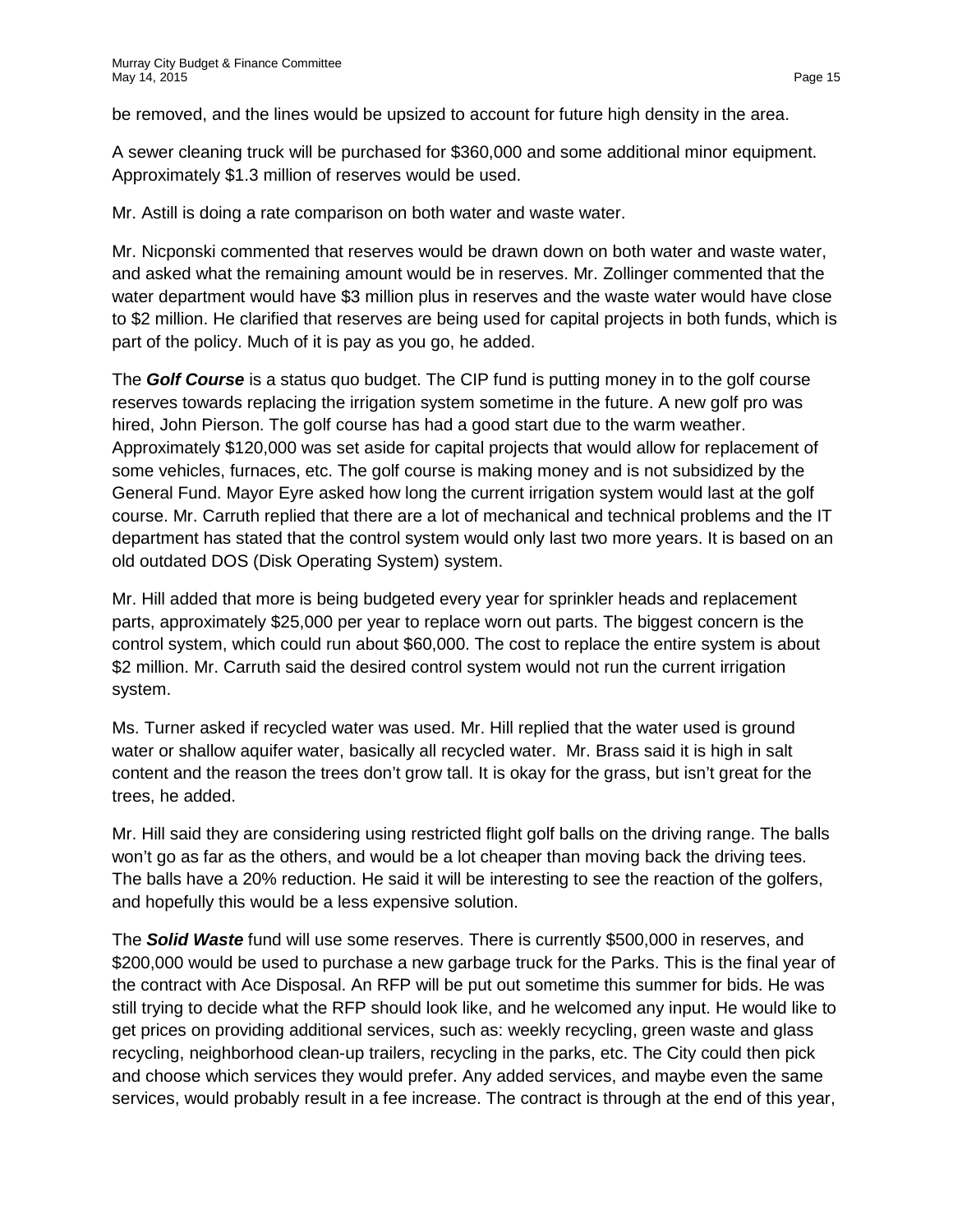and the newly contracted provider would start in January. Ms. Turner said all of those issues came up at the public meetings, and those added services were the reason some of the east side citizens chose not to go with Ace Disposal. Mr. Hill commented that it will all come down to the added cost. He stated that it would be a five year contract.

The *Storm Water* fund bonded for about \$3 million approximately three years ago for storm drain improvements. The biggest project has been 5900 South. There is still occasional flooding during big rain storms. Since the bond money has been spent, there will not be a lot of storm drain projects this coming year. There will be \$191,000 used from reserves for some projects. Mr. Nicponski commented on the large project done by the County near Walden Glen.

Mr. Zollinger replied that the next bonding won't happen until 2017. He noted that Storm Water and the Library are the two most restricted funds in the City.

Mr. Hill said that many of the improvements are very expensive fixes.

Mr. Brass commented that Central Valley Water may have good news and not have to spend millions on waste water treatment plants. He added that the next best source is storm water. He said there needs to be ways to intercept the storm water before it hits the Jordan River raw. He noted that possibly wetlands projects, catch basins, or using the ditches to help with this issue. He said he receives calls from residents concerned about their storm water bills. He said there is the issue of winning the Central Valley battle but losing the storm water war. He said it would be very expensive to treat storm water. Mr. Hill replied that they are doing that in California and spending a lot of money. Mr. Brass said the big issue is the phosphorous and the nitrogen that comes from everyone's yards. There is also leaf debris and oil contaminants from vehicles. He said it is an issue that needs to be addressed.

Mr. Nicponski asked if there was a crew that routinely cleaned out the storm drains. Mr. Hill replied that was correct.

He added that because Murray City is next to the Jordan River, everything drains through the City from Holladay, Cottonwood Heights, Midvale, etc. Recently the City entered into an agreement with Midvale to share the cost of infrastructure improvements. He said the same thing needs to be done with the areas east of Murray. Recently the City was approached by the Tanner Ditch group asking for money. Murray is looking into it, but hoping for an interlocal agreement with the cities east of Murray to help share in the cost. Currently, Murray and the irrigation companies bear the burden of the maintenance costs

The *Central Garage* budget is status quo with the exception of additional funding for education and training for the mechanics, including a new hire. Cody Pierson replaced George Hamer as the new City Fleet Supervisor. There are four full-time employees in the Central Garage department.

Mr. Hill commented on radar speed signs and wanted to make sure the Council was okay with the list of locations provided by the Traffic Safety Committee. Mr. Hales asked if it could be put on contingency.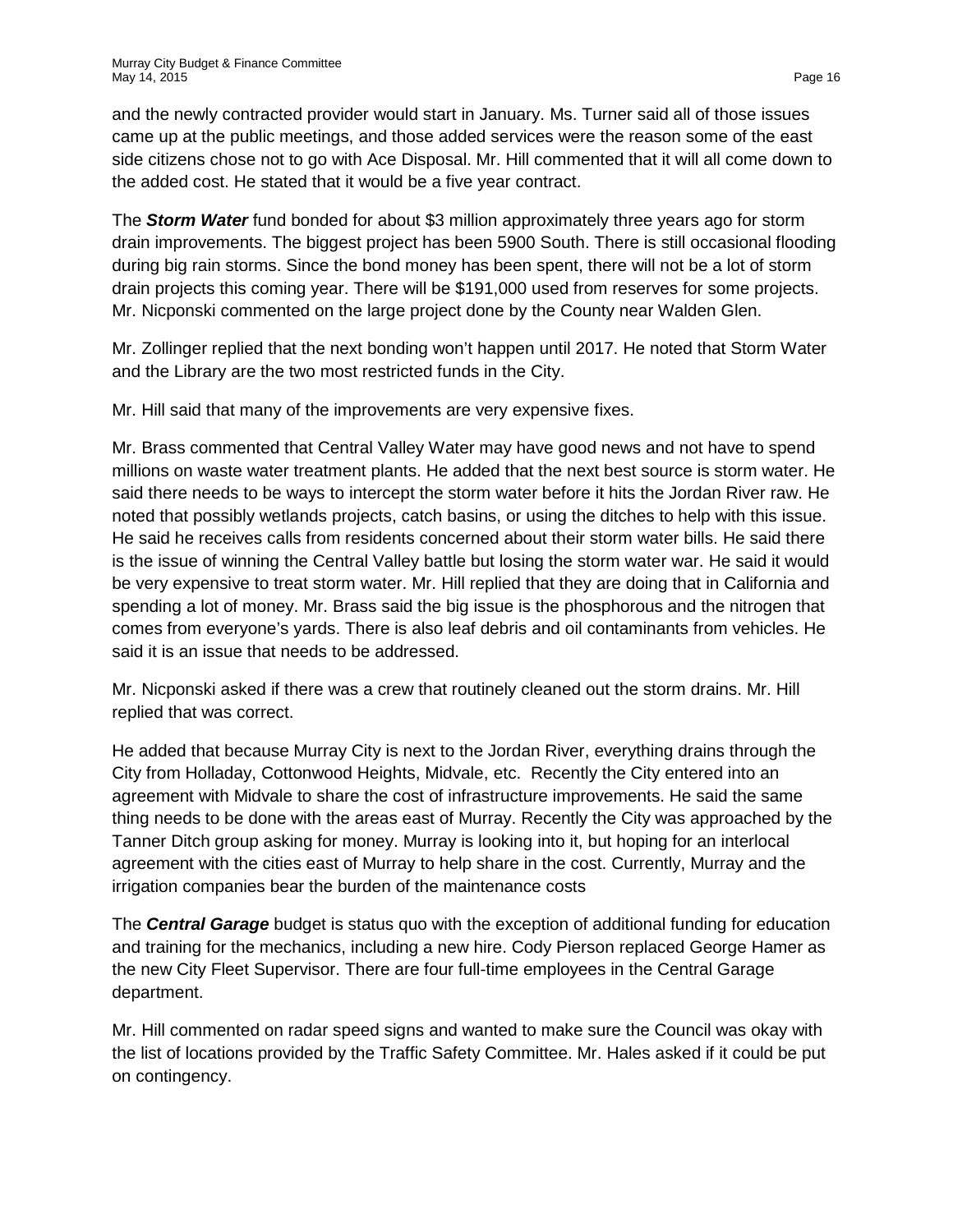Ms. Turner clarified that alternative fuel vehicles were on contingency also.

Mr. Hill noted that the conceptual design and cost estimate for the Murray Amphitheater has been completed, and would be discussed in a Committee of the Whole meeting in June.

The Mayor proposed some funds for a conceptual design for the Murray Park Armory building. The objective is to use that study and apply for some ZAP (Zoo, Arts & Park) funds. Applications are due sometime in October and the committee would decide how to distribute the ZAP funds throughout the County.

Mr. Hill noted that the Mayor has set aside funds to build a new pavilion and a couple of restrooms near the popular playground in Murray Park. The current thought is to tear down the old ice rink and fence in preparation for a future splash pad, restroom and pavilion in the shaded area.

He noted that in 2007 money was set aside and plans were drawn up for new pavilions in Murray Park, but with the economic downturn, the money wasn't spent. He said that the new pavilion should match the other pavilions. Mr. Sorenson said the pavilions were repaired recently and the roofs are in fair shape.

Mr. Hill said that Rocky Mountain Power recently approached them about the existing leases on the golf course and the Jordan River Parkway. One lease agreement expires this year, and another already expired. Rocky Mountain Power is under new management and would like to charge more money on the leases. Additional funds have not been included in the budget, but it could be as much as \$5,000 for the golf course this year, escalating up to \$15,000 in future years. The Jordan River Parkway would cost \$5,000 every year for the next ten years. He added that those amounts were negotiated down. Mr. Zollinger stated that since the budget had already been submitted, he recommended discussing the issue with the Council and then making the adjustment. Mr. Hill said that \$5,000 would need to be put in the General Fund in parks and an additional \$5,000 for the golf course to pay those leases. Chairman Camp suggested putting the Rocky Mountain Power leases on contingency.

Mr. Hill complimented and thanked his staff for their hard work.

Mr. Brass adjourned the meeting for a lunch break.

Mr. Brass called the meeting to order after the lunch break.

#### **Murray City Employee Association (MCEA) - Jaclyn Sadler**

Ms. Sadler wanted to discuss the Mayor's proposal for employee compensation- a 1% COLA and a 2% merit adjustment. She stated that employees are grateful to be receiving a raise, but noted that the 1% COLA just barely covers the increased cost for insurance premiums for the family plan. The cost for the family plan insurance premium would increase by \$7.02 bi-weekly. Some employees will only realize \$3 per paycheck when figuring in the insurance hike, which is taking up the entire COLA adjustment. She suggested that a 2% COLA would seem like more of a raise in salary than simply covering the higher insurance cost. The Mayor clarified that she would prefer a 2% COLA and a 1% merit adjustment. She said that was correct.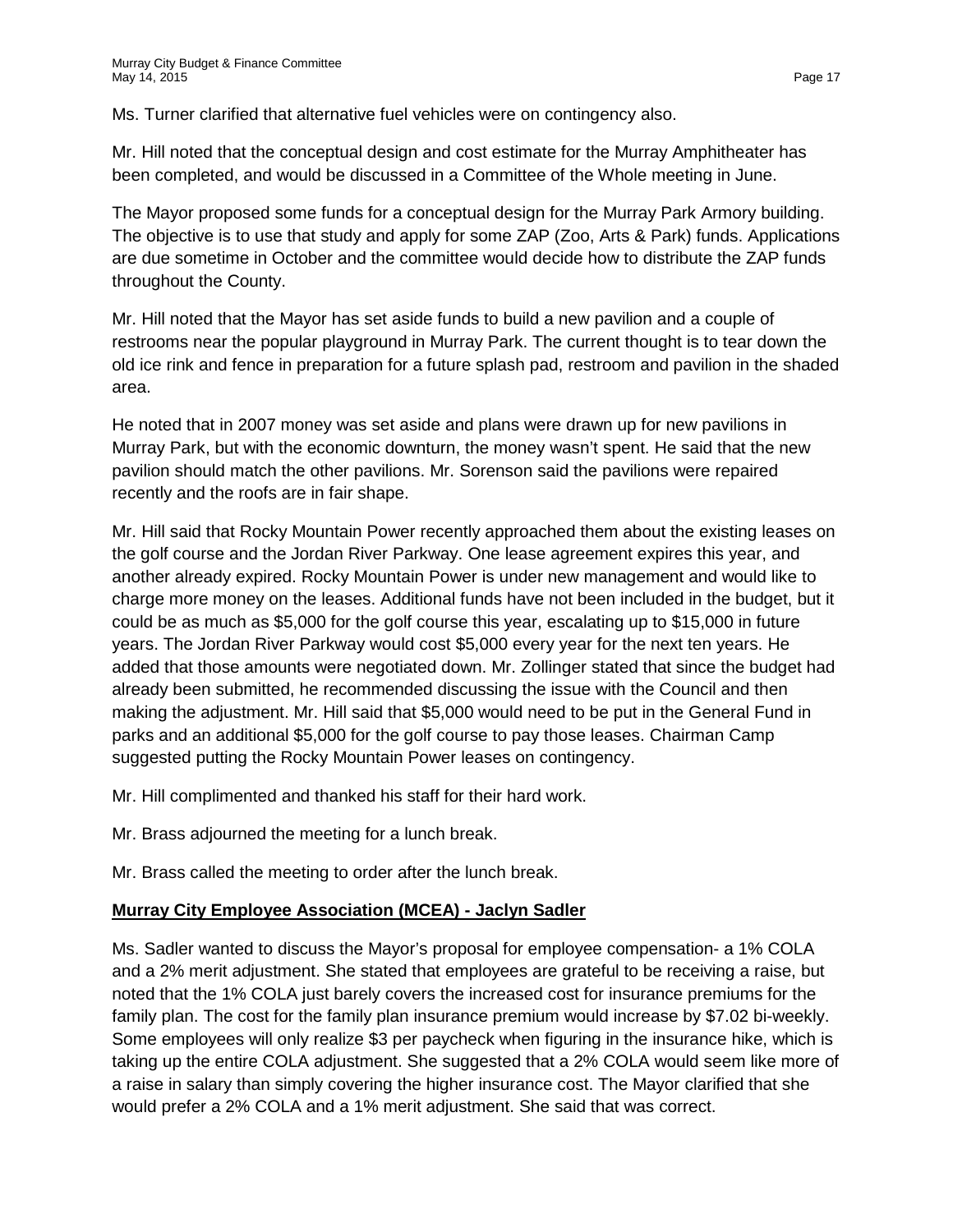Mr. Hales said it is difficult to understand and comprehend how important raises are and he appreciates that Ms. Sadler is willing to discuss it, and represent the employees. Ms. Sadler thanked him and said it was tough to get excited about a raise that is going to get eaten up by insurance costs. Mayor Eyre replied that if Mr. Zollinger hadn't been able to find that money, there would not have been any raises at all. He said otherwise, employees would have lost money, instead of just breaking even and Mr. Zollinger should receive credit for that. Ms. Sadler said they are appreciative that it is not a deficit in pay. She agreed that employees have been fortunate in Murray with the low insurance premiums.

Mr. Zollinger said the City is covering \$314,000 of the increased insurance costs. Mr. Hales asked what the added amount was that the employees are responsible for. Mr. Zollinger said he didn't have that figure.

Ms. Sadler said her second term as MCEA President is up at the end of June. Callie Johnson is running for President and Carissa Johnson is running for Vice-President. So far, they are the only employees running for the positions, and Ms. Sadler would remain on the committee as Treasurer.

She stated that employees are still discussing the compression issue. She mentioned that it is affecting the retirement of the Public Safety officers because the retirement is based on the three highest years of wages after twenty years. If the employees are not increasing in their pay grade, then they will not have as much money for their retirement. The City is still losing Police Officers and Firemen to other cities because they are offering them \$5-\$8 per hour raises. These employees are loyal to Murray City and love working here, but it isn't beneficial for them to stay, because they can get more money somewhere else. She stated that the Police Department is short six officers currently and the Fire Department is short two fireman. She noted that Officer Anderson retired and wondered if his salary could be spread around to other officers to fix the compression issues. Mayor Eyre stated that his particular salary would need to be spread among the other 370 employees, and not just remain in the Police Department. Mr. Zollinger said it is a very difficult way to budget when departments try and retain funds because they were not spent.

Mayor Eyre said that he would like to verify the numbers with the Police Department, he wasn't aware that they were down six officers. Mr. Zollinger said that number was correct and they are down six officers that retired during the recession and have not been replaced. Mr. Zollinger told Ms. Sadler that three officers, and two firemen would be replaced in this year's budget.

Mr. Nicponski clarified that the insurance premium increase for employees was 8% of 15% for the employee portion. Examples were discussed of different employee scenarios and how much of an increase they would realize.

Mr. Hales thanked Ms. Sadler for her role in representing the employees.

## **Court- Michael Williams**

Mr. Williams stated that the budget remained pretty much the same, with the exception of personnel related costs. He said there would be a slight savings this year.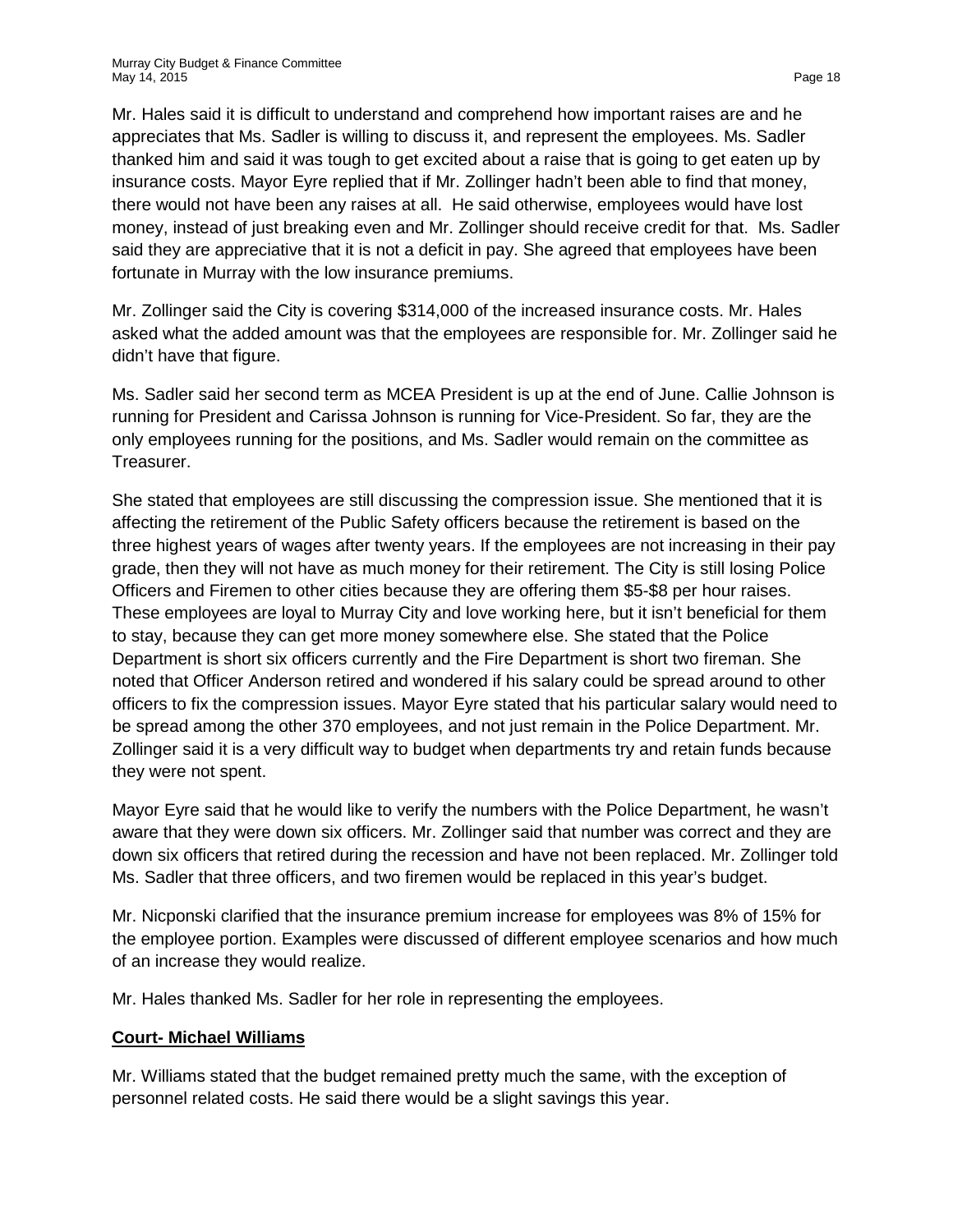He noted that Utah is probably the leading state in going "paperless." The State has made certain needed reports unavailable unless you are on the "Judges Workbench" project. He said in order to comply with the State, Murray purchased scanners for each clerk, and a computer module for the Judges' bench. It is a large touch screen computer with dual screens, and the Judge can actually pull up the file, and read the report instantly. The cost for those purchases was about \$13,000, which was money saved from Selectron. Mr. Zollinger added that change saved the City \$15,000. Mr. Williams added that there is even more savings when running the credit cards through the State versus PayPal. He stated that it also freed up his time because he would spend an average of two hours per day figuring out the credit cards, and backing out double payments.

Small claims cases increased last year by double digits and would most likely double again. Many new financial businesses have opened up in Murray and have a lot of filings. There are two full days and a couple half days per month dedicated to small claims cases. Mr. Hales asked if there was a limit that the financial companies could charge. Mr. Williams replied that the City follows the Federal limit, which is about 22.5% annually. Mr. Hales asked what the small claims case limit was. Mr. Williams replied that the amount was \$10,000.

He said he was able to hire another clerk, and is still down one employee, but feels like he is fully staffed.

He noted that every clerk is required to have several hours of training per year. He has been doing the training in-house, but outside training would be preferable. He would like the staff to attend clerk and judge conferences. He has done some realignment and restructuring and believes the budget is very workable.

Ms. Turner asked about the cost for prisoner transport. Mr. Williams replied that the cost is determined by the County. The prisoners need to be brought in and the cases need to be addressed sooner or later, he added. As soon as the suspect is arrested, the court is notified and a transport is done the next day. Ms. Turner asked about video appearances. He replied that video has been used for the outlying prisoners but Murray doesn't have a hard line to ADC (Adult Detention Complex). If there was a hard line to ADC, like Salt Lake City, it could be done. The ADC is coming up with a new system to replace VIAC, the old system. Currently, video appearances are done for people living in outlying areas, such as Washington County. Prisoners are only transported in from abutting counties. Murray has so many transports, they get a discount on the cost. Murray has full vans coming to the courthouse. He said the outlying counties use skype for the video arraignments.

Mayor Eyre commented on the number of cases doubling in the court and asked if there had been an increase in personnel. Mr. Williams replied that two new employees had been hired in the last six months, to replace the missing four or five employees. He added that going paperless and the realignment of assignments have helped make the staffing sufficient. He said all the cases must be catalogued and destroyed within mandated timelines, and that won't need to be done after the switch to paperless is complete. He added that it will save a lot of space in the new building that had previously be designated as archive and storage space. Mr. Zollinger noted that the space would be needed for more servers. Mr. Williams added that Utah is an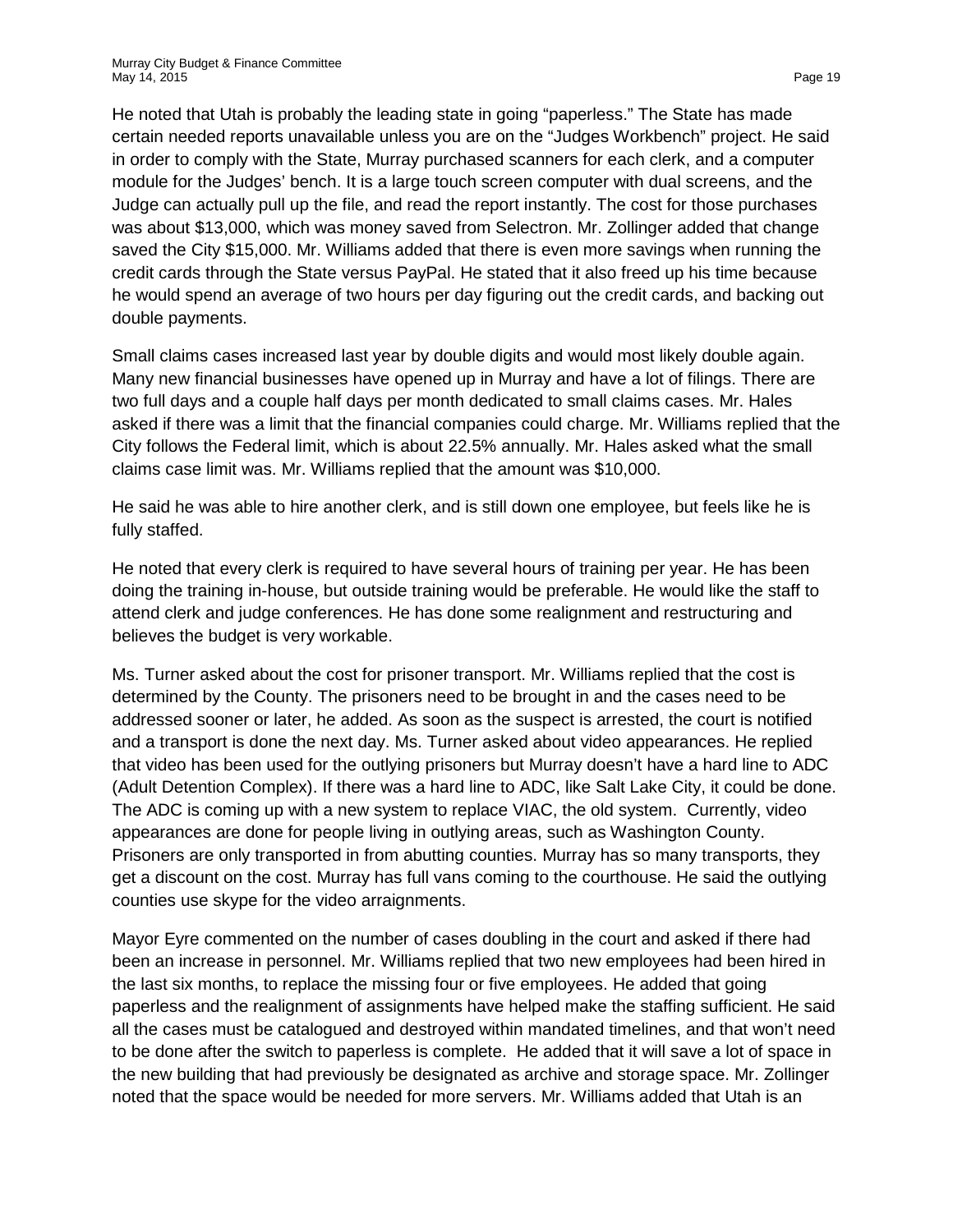advanced computer state, and a couple of courts have already gone paperless and would assist with the training.

### **Human Resources- Mike Terry**

Mr. Terry commented that an employee file must be retained for 65 years, or three years after the employee's death. He said the files are stored in boxes in the basement.

He said his budget is fairly flat, with the exception of three items. There have been two small increases. One increase was in *Small Equipment* and increased by \$1,000. The new payroll software would allow people to apply online and a kiosk would be needed sometime in the future. The kiosk would allow people to come in and apply online.

*Education and Training* increased from \$3,000 to \$4,000 for staff to attend training out of state. Last year was the first out of state training the he attended since 2008 and he would like to give his staff the same opportunity.

The *Exam and Test Rentals* budget decreased from \$10,000 to \$1,000 because there is a rather expensive test for firefighter applicants. Now, Murray has joined in with seven other cities to form the Metro Fire Testing Consortium and the cost is shared between all. There is a single test given and the cities share a common list of applicants. It is a good program for the cities and the applicants, he noted.

### **Police Department- Chief Burnett and Asst. Chief Joe Tarver**

Chief Burnett said there isn't a lot of change from the previous year's day to day budget.

There is a significant cost increase in the *VECC* (Valley Emergency Communications Center) budget due to the increase in calls for service and the compensation package that they are implementing for their employees. Mr. Zollinger added that the Legislature passed a bill saying that employees that work in a 911 center qualify to be on the Public Safety Retirement System, rather than the regular Public Employee Retirement System, which changes the retirement from a 30 year to a 20 year, and could increase costs. Chairman Camp added that the Center must agree to opt into the new plan, which is an irrevocable decision.

Chief Burnett said he has asked for an additional sergeant position. He believes it would be a person chosen from existing manpower. Last year, a sergeant was moved to the narcotics unit, which was previously responsible for training and community services. Those duties have been split between another sergeant and an officer. He would like to restore that sergeant position. Mr. Zollinger noted that the Chief provided \$30,000 from the budget to help bring back that sergeant position.

Ms. Turner asked how many resource officers were supplied to the schools in Granite School District. Chief Burnett replied one in Granite, three in Murray, plus the DARE Officer. It is a total of five officers that are essentially dedicated to the schools during school hours. Ms. Turner clarified that the officer assigned to the Granite School District is at Cottonwood High School. Chief Burnett said that was correct. Ms. Turner asked the approximate salary of the officer at the school. Chief said it was probably close to \$50,000 range, before benefits. He said Granite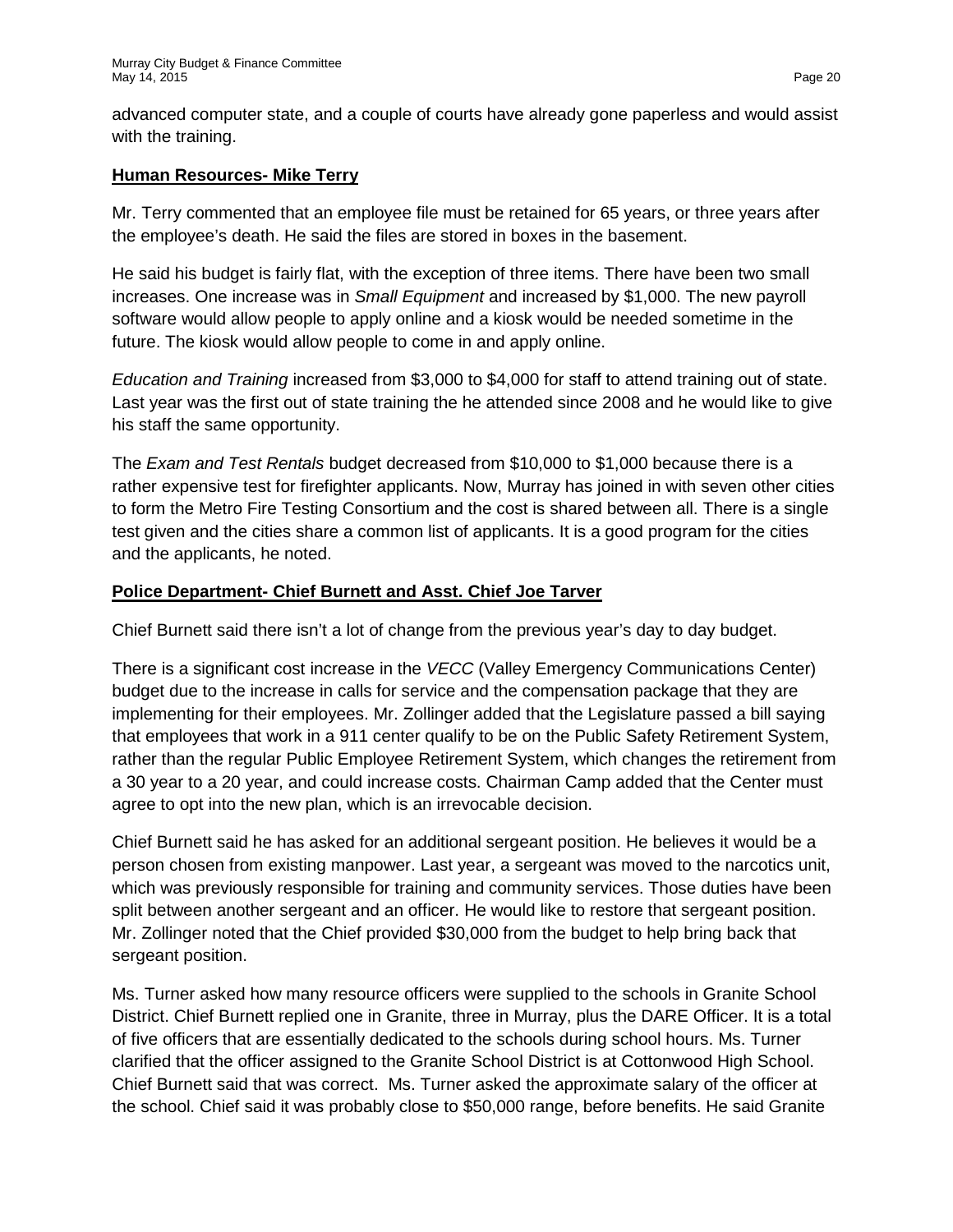School District pays approximately \$12,000 towards the salary, but that might increase marginally this year. He said Murray School District gives the City \$25,000 towards the three officers that work at Murray High, Hillcrest, and Riverview Junior Highs. Murray City additionally funds the entire DARE program.

Cottonwood Heights sold Murray a server for \$1 and time on the shooting range. The server was needed to upgrade to the most recent version of the Spillman system. There was one glitch that cost additional money, but now the City has the most recent version like everyone else in the State. He said they are having conversations with VECC as to the possibility of migrating to their server and having them house and maintain the Spillman records. That could save 10-15% of what the City pays Spillman annually. He added that it depends on whether VECC increases the assessment, even though they have indicated that the assessment would not increase.

Chief Burnett said there could be possible issues for employees with compensation packages from other cities, but he said across the board, there isn't a lot of room to complain. Chairman Camp asked if officers have been lost to other Police Departments within the last year. Chief Burnett replied several employees left, but one left law enforcement, one went to the District Attorney's office, and one went to the Attorney General's office. Two officers left for West Valley, but that could have been more than a year ago, he noted. He said that this budget year, the personnel losses were simply employees leaving for promotions or because the Department needed them to leave. One detective left to pursue his personal business that was doing well. Mr. Brass said he understands that in a young career, the pay per hour makes a difference, but noted that the City's benefit package is very good. Chief Burnett agreed and said that they try to explain that but some just prefer to compare hourly wages. Sandy and West Jordan are both implementing a step program this year, and some officers will see that as additional wages and higher salaries. Mr. Hales said in his experience, some employees don't realize the value of the benefit package, until it is too late.

Chairman Camp asked about the plans for body cameras and if further implementation was in the plans. Chief Burnett replied that all of the first responders, supervisors, and patrol and motor officers have cameras and have had for a couple of years. As long is funding is available, body cameras would be purchased and spread out among the officers. Beer tax money has been the source of funding for those, he added. Some positions don't need cameras and won't use them. He believes any change would be possibly researching better or different equipment.

He noted the cameras are \$599 purchased from Taser, but the storage is \$3,500 per camera. The cost for storage would increase after five years. He said they are trying to manage the program and keep the storage costs down. He said Salt Lake City has two or three employees that manage the body camera program. He said Murray may need an employee designated for body camera and storage maintenance in the future. He said the department uses the clip-on camera that is shoulder mounted and can clip on to the collar, hat, glasses, etc. Chairman Camp commented that West Valley requires the officers to wear glasses with the camera mounted on them. Chief Burnett replied that it is the same camera that Murray uses and they were really marketed for glasses, and came with a pair of Oakley sunglasses. Chief Burnett said it is a good view from the glasses, but the problem is if they are sunglasses then you have the day/night issue. He said most officers wear them on their shoulder. It is a tool and does not give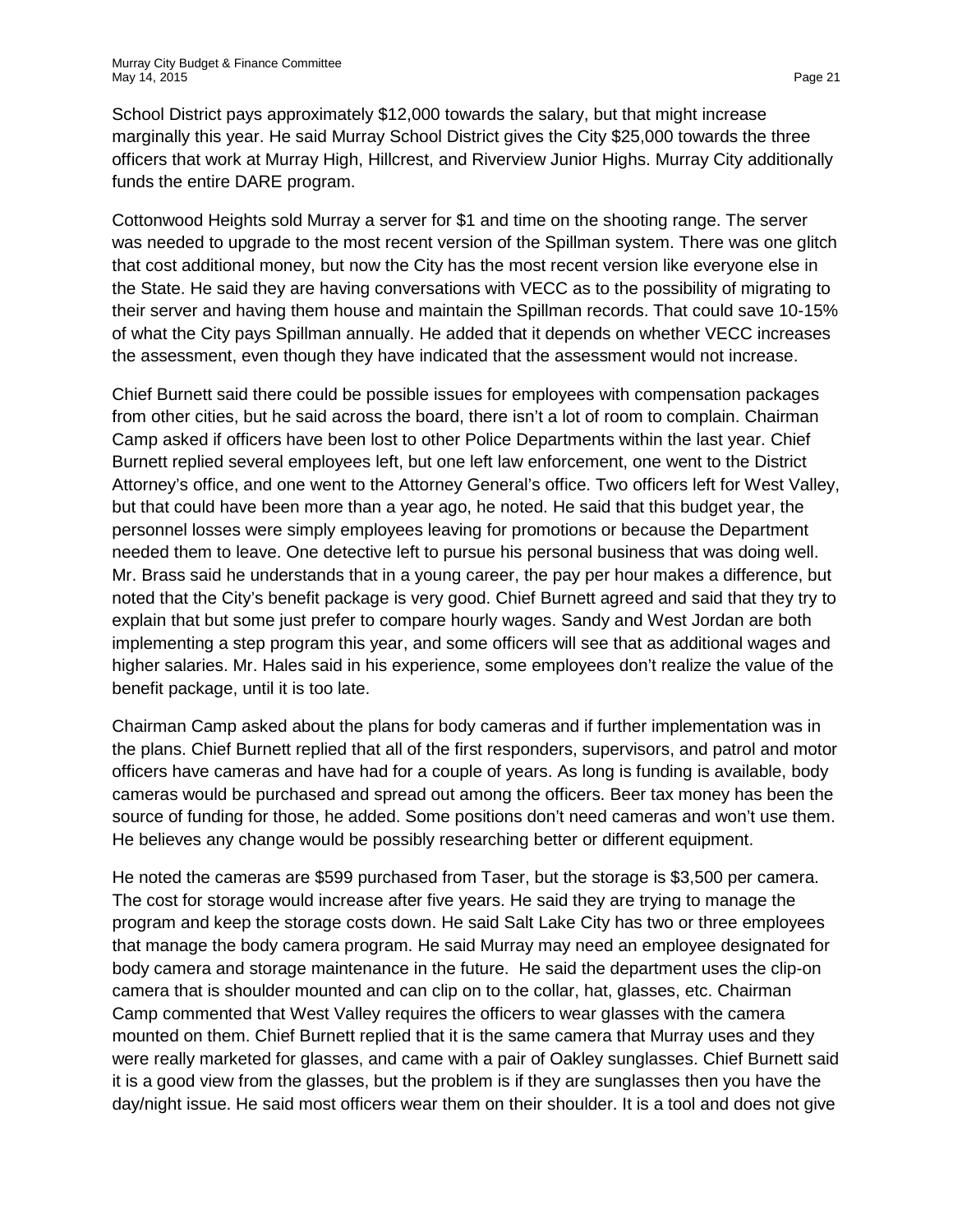the 360 degree view that most people would like, but does give a video with audio. He gave an example of a person hallucinating on bath salts, and the officer had good video with limited views but the audio was great. He said the officers have come to rely on the cameras, not only for their protection, but also for investigative purposes.

Asst. Chief Tarver said the budget doesn't allow for cameras to be sitting around because the expensive cost of storage per camera. He said if a camera goes down, a quick turnaround time is important. Ms. Turner asked if Federal funding was available to help with the costs. Chief Burnett said there is funding available, but it isn't guaranteed. Some larger cities have a very large cost to equip all their officers with body cameras. He added that the storage is cloud based and another entity, Evidence.com, maintains it. The other option would be to add our own storage facility which would cost \$60,000 to \$80,000. One concern is that the demand for cameras across the nation will be hard to supply. He said the length of storage time depends on what is on the video. Asst. Chief said the shortest time to keep a video would be about 20 days, but some video would need to be kept for years. The officer can set the storage retention parameter needed, depending on the actions on the video. If an officer classifies the video as "no action", it is stored in the queue for 20 days before an email is sent regarding deletion of the video. Many other items can be set up as manual deletion items only.

Mr. Nicponski commented on the arrest of the Lee Mart shooters, and how the suspects have all begun talking and pointing fingers. Chief Burnett said he went and talked to the neighbors about their concerns. The vast majority of the neighborhood is comfortable with what is happening. There were about 40 people that attended the neighborhood watch. He added that there will always be conflict and crime in the society.

Chief Burnett noted that ten cars would be purchased in the CIP program. He said the department is in a good rotation and a couple of Crown Victorias are still being used by the detectives and the school officers. This year most of the cars would replace some Crown Victorias and go to some of the detectives. He said approximately 46 of 70 cars have been replaced over recent years. Vehicle maintenance costs have decreased due to the newer vehicles.

Mr. Zollinger added that with the three new officers, some of the new vehicles would be rotated to them.

## **Mayor's Office- Mayor Eyre and Jan Wells**

Mayor Eyre noted that they have a temporary employee listed, Jade Paulsen, who maintains the City website and is involved is making a video from photos that have been sent in from residents.

The cell phone bill increased and it was discovered that it was under budgeted the previous year.

The professional fee listed is \$10,500. This total is for the \$1,500 spent per week for Kory Holdaway and Pete Busche during the Legislative session. He said the City received a lot of information and felt like it was well worth the expense.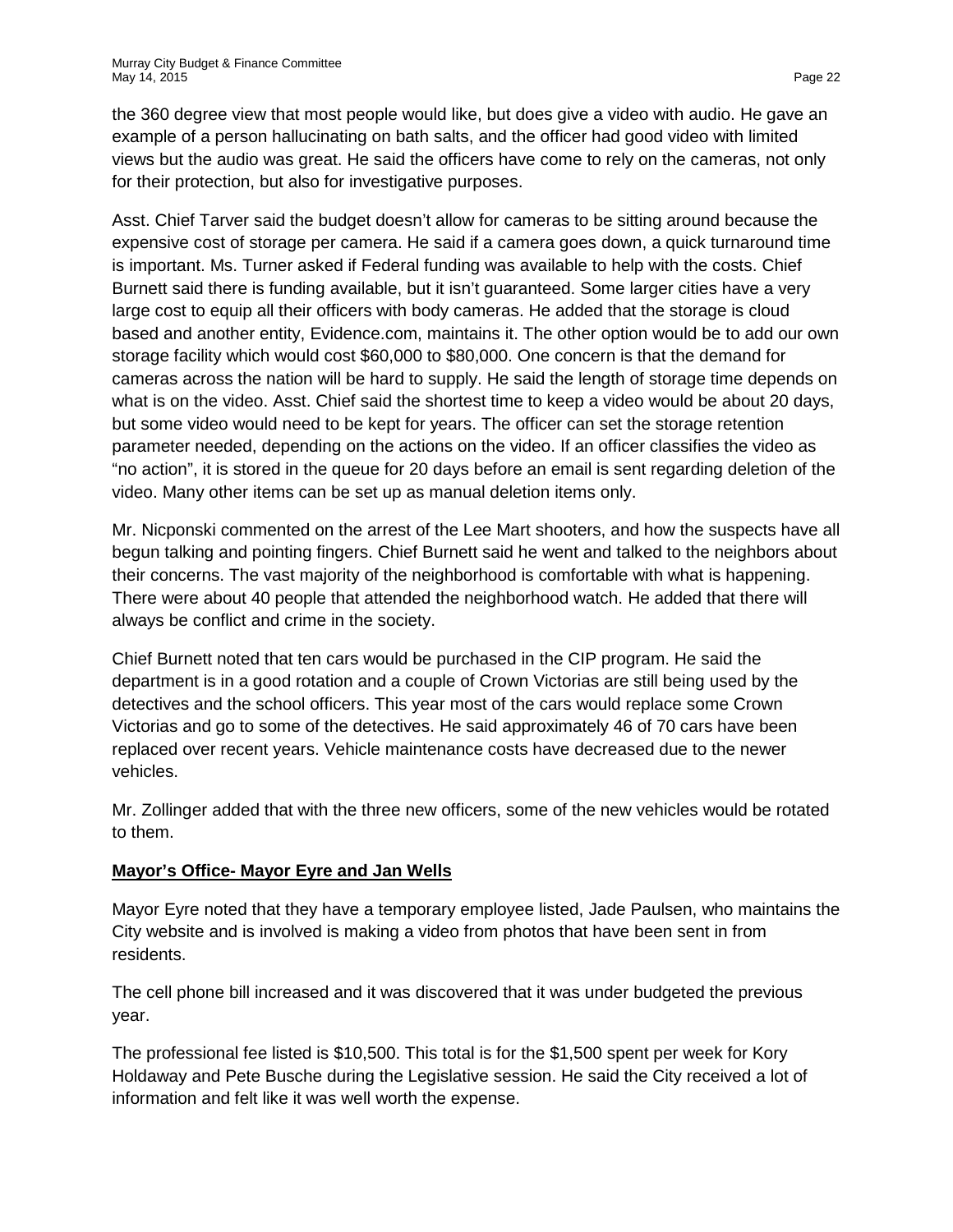The last increase was for the Mayor's special projects and the majority of that budget goes towards the dinner for the representatives on the City Boards and Commissions. There are a few extra scholarships and projects that he would like to include this year.

Mayor Eyre asked about the process for the items placed on contingency. Mr. Brass replied it simply meant further discussion on the items. He asked what happens if they choose to spend money that wasn't previously in the budget. Mr. Brass replied that the funds would have to be taken from somewhere else in the budget, or taken from reserves to maintain the balanced budget. Mr. Nicponski mentioned that one-time expenses are more likely to pass on contingency discussions because the money would come from reserves, rather than recurring costs. He added that it was hard to take money from other balanced budgets. Mr. Brass noted that often taking from reserves is balancing the expense of delaying projects. He said typically the contingency meetings are only an hour long.

Mayor Eyre said staff sent out a total of 75 letters to the top business people in the City and have not received a single negative comment or response in regards to the sales tax increase. The only responses received were from the meeting and they supported the extra services, such as police officers, that the City would be able to provide with the additional sales tax revenue. He added that the tax commission was surprised and impressed with the efforts made by the City before implementing the increase. Mr. Nicponski said he talked to his constituents and they were supportive of the added services also.

### **Finance Department- Justin Zollinger**

Mr. Zollinger noted that *wages and benefits* had a minor change. There was a decrease to the *outside auditor*.

There was an increase in *employee incentives* in the non-departmental fund to account for the "fit bit" proposal. Mr. Brass asked how many steps the employee would need to meet to qualify for the reimbursement. Mr. Zollinger replied one million, but added that ideas are still being discussed. Mr. Zollinger said if a person averages 10,000 steps per day, the million step goal should be reached fairly quickly.

He pointed out the *contingency* line in the non-departmental budget. This line is where any extra contingency items, such as conversion of vehicles, etc. could be funded. There have been items funded such as the boiler for the pool showers, emergency roof repair, etc. This fund is mostly kept for expenses coming late in the year, and there isn't time to do a budget opening.

Ms. Wells asked about available funds for Civic Plus to refresh or overhaul the City website. Mr. Brass said he would prefer an RFP (Request for Proposal) for the website, because he feels like the website is cumbersome. Ms. Wells agreed and said it is a busy website.

Ms. Turner asked about the charges for the City Newsletter. Ms. Wells replied that the City pays the Murray Journal to run the newsletter that is distributed monthly. Mr. Brass said he has not received a Murray Journal in months. Ms. Wells replied there was a new director and she would follow up.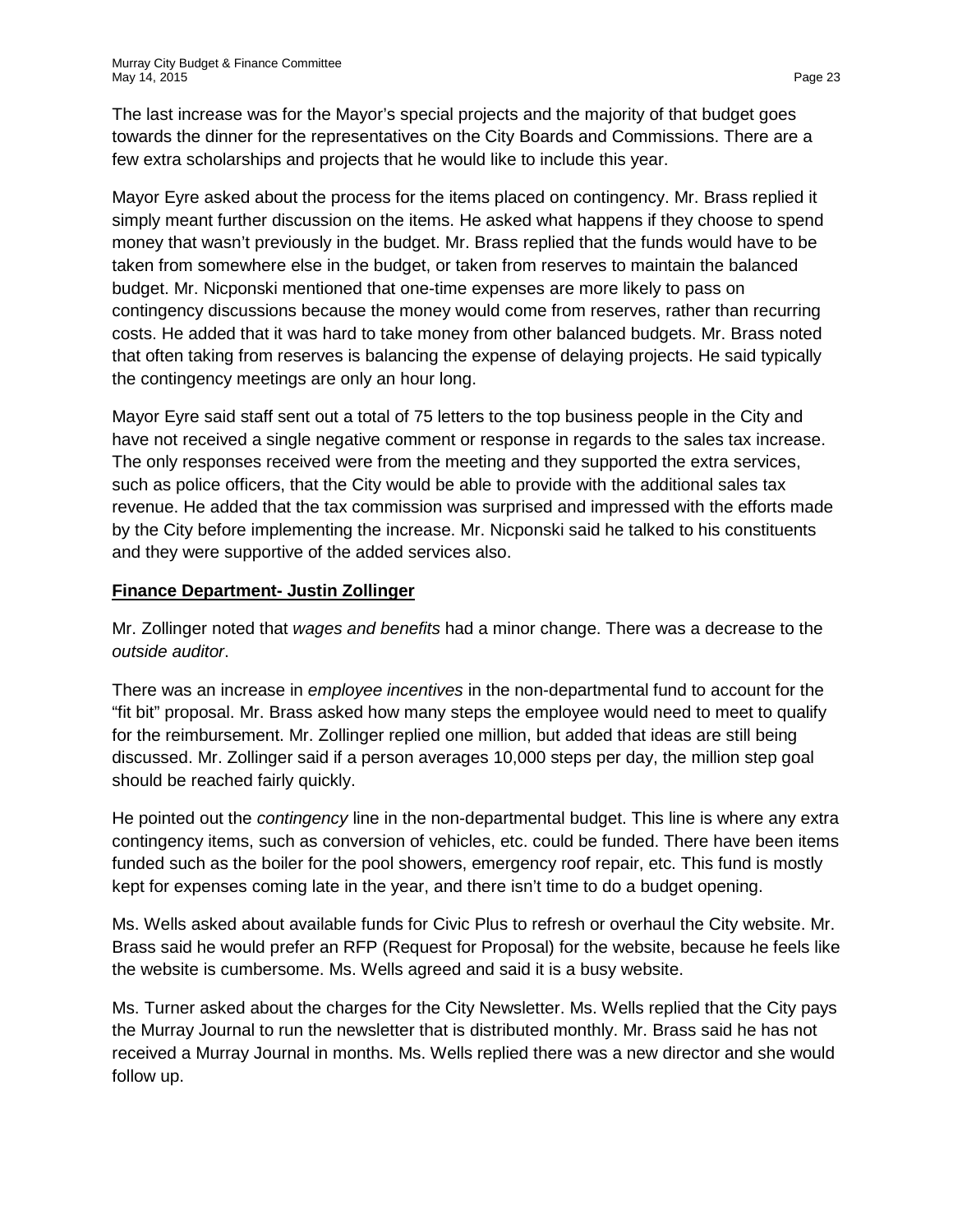Mr. Zollinger noted that *retiree insurance* continues to decrease over time.

He added that UTOPIA charges increased from \$1.647 million to \$1.685 million.

The transfer of nearly \$1.8 million to capital projects was from sales tax revenue.

Chairman Camp asked about the earlier question of the COLA versus the merit increase. He asked if it was budgeted straight across as a 3% increase. Chairman Camp asked if it would impact the budget at all, if a 2% COLA and 1% merit was given. Mr. Zollinger added that the red-lined employees would get the 2% COLA increase versus the proposed 1% COLA. He added that currently the red-lined employees were receiving a \$500 bonus with the 1% COLA, so there may need to be further discussion on that issue. Chairman Camp asked for the topic to be placed on contingency. Mr. Zollinger recommended the discussion include the Mayor about the employee salary incentives.

Mr. Brass adjourned the meeting for a break.

#### **Power Department- Blaine Haacke & Greg Bellon**

Mr. Zollinger mentioned that he had preciously shared with the Council that there was \$6.9 million budgeted to pay off bonds. That payment would free up \$1.6 million a year, and equates to \$877,000 in interest savings. He commended the Power Department for being in a position to pay off the bonds. Mr. Haacke noted that the bonds would be paid off 6-7 years early. He said there has been a little luck on the market, but they have also done a lot of cost-cutting measures to make that happen. He said the good news is the budget is balanced and the even better news is that debt is being paid off. He added that it is actually called a defeasement when the bond is paid off.

Mr. Haacke introduced his team: Greg Bellon, Charles Crutcher and Bruce Turner, who have all helped form the budget.

Mr. Bellon said that the warm weather started early this year, which caused them to be very conservative. There is less than a projected 1% growth in metered sales, but they are hopeful to exceed the numbers this summer.

Mr. Haacke explained the different rates in the top ten lines.

Impact fees will also help to increase the revenue. When a new facility is built, it impacts the system because new resources need to be purchased. The contractor is charged an impact fee to help offset those costs. A conservative estimate of \$85,000 has been budgeted for impact fees.

REC (Renewable Energy Credits) are green tags, which are sold with renewable resources. It is a "feel good" conservation green tag that people will buy. The estimated \$15,000 in revenue is very conservative, he added.

He said there shouldn't be any need for rate increases and the department should be able to build reserves back up. Mr. Hales asked if there was a minimum required amount for reserves in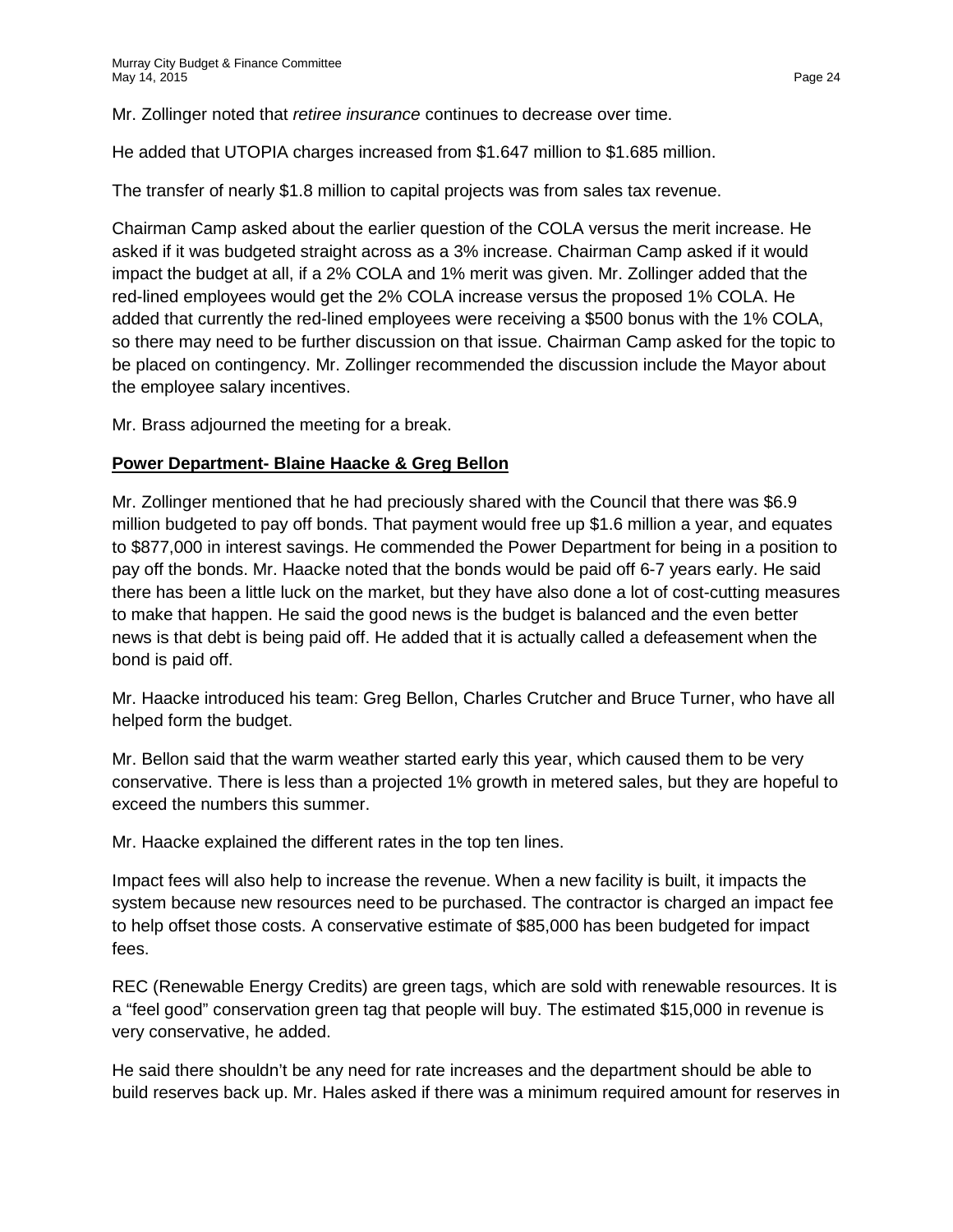enterprise funds. Mr. Zollinger replied that there was not, but the City policy is to retain 25% but allows funds to drop below that for one-time expenses. He added that the Power Department will still be very close to the 25% level. Mr. Brass said he believed that post-Enron, there was an amount stipulated to put in reserves annually. Mr. Zollinger stated that the projected revenue is very conservative, so money should quickly be added back in to the reserve account. Mr. Brass asked if there was an ordinance. Mr. Zollinger replied that it had been changed.

Mr. Haacke said there are "backyard rebuilds", when work is done for a contractor or simply an area that needs to be rebuilt.

Mr. Turner added that some capital equipment needed to be purchased. The chipper and brush truck unit is currently being tested, but they may choose to remain with a single bucket truck. The backhoe is old and needs to be replaced. A pickup is needed for a crew truck. The skid steer loader will be shared between the line crews and sub-techs to clean the diversion of water and for trenching. The utility trailer used to haul equipment is very old and needs replacement. Mr. Haacke said with the mentioned purchases, he is proposing a \$2 million capital budget, up from the \$1.7 million last year.

Chairman Camp asked if the old equipment is surplussed out. Mr. Turner replied that usually the best deal is to trade it in rather than surplus it out. Mr. Haacke said in the case of vehicles, they are offered to other departments, and the Water Department took many of the older pick-up trucks.

Mr. Zollinger noted that the budget is balanced, including these capital expenditures.

Mr. Bellon said there are some safety related items, such as new climbing belts and harnesses that need to be replaced, so that budget increased by \$10,000.

There is a \$21 million budget for *power costs*, which is down 2%. Power has been purchased for June, July, August and September. The highest amount paid was just over \$40 in July and August. He said more CRSP (Colorado River Storage Project) resources would be used. Mr. Brass asked if CRSP would be readily available and added that the water levels are very low. Mr. Bellon said that is a possibility that they may curtail it, but there is a minimum amount that CRSP is required to provide. Mr. Haacke said there is an agreement and if CRSP doesn't have the water to supply the power, they will go and buy it on the market in order to provide it. He added that UAMPS used to order the power for Murray, but now Murray purchases it directly. Mr. Haacke summarized that the power costs should be 2% less than last year.

Mr. Bellon said more customers are paying bills with credit cards, so there has been a minor increase in credit card fees.

He said they are anticipating *vacation and retirement* costs, so that budget has increased slightly.

*Meal expense* had a small increase to help pay for dinner when employees have to work longer shifts late into the night.

*Cell phone* budget increased by \$2,000. *Communication supplies* budget was split to keep the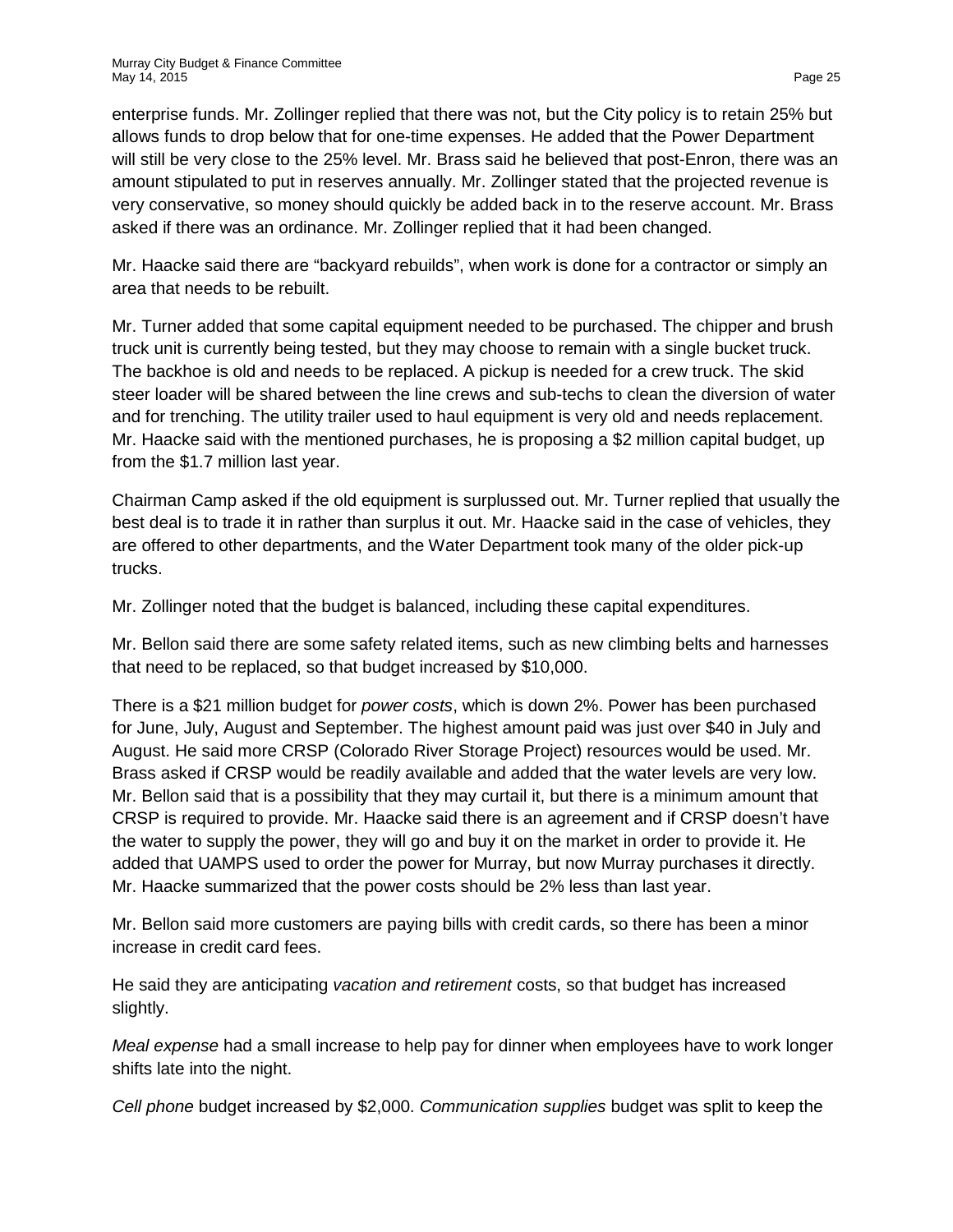IPads in their own budget. All of the foreman and supervisors have IPads so they wanted to track that expense separately. Mr. Haacke added that the IPads allow the staff to have real time mapping and GIS. He complimented Ben Teran on his GIS mapping skills.

The *Power Advisory Board* budget decreased.

*Miscellaneous Professional Services* is an account similar to the contingency account and allows for minor unexpected costs, such as a study needed, or a neighborhood power cost comparison that can be done online.

Mayor Eyre asked about the budget for the non-existent Power Advisory Board. Mr. Bellon said the amount was left there, just in case.

*Operational transfers* decreased, and *administration fees* increased. He added that \$4.51 million was generated for the General Fund. Mr. Zollinger clarified that operational transfers decreased due to the slight decrease in revenue last year. The operational transfer is 8% of operating revenue for the year and the administration fee increases whenever there are raises in the General Fund.

Mr. Haacke said \$8.1 million would be paid toward principal, including the \$6.9 million bond pay off. He added that there was no penalty for paying off the bond early.

Mr. Bellon said there was an increase of \$50,000 in the *General Plant Equipment* maintenance. Mr. Haacke said they have contracted with a firm, Osmose, to do pole testing. He referred to the accident where the employee rode the pole to the ground. Pole testing consists of drilling in to the bottom of the pole and taking a test sample to see if the wood has rotted. Osmose will begin with testing every pole in a quarter of the City for \$50,000, and then next year, a different quarter of the City would be done. Osmose will label every tested pole with an ID tag stating the status of the pole. Mr. Turner would receive a report from Osmose. Mr. Nicponski asked if drilling holes compromises the integrity of the pole. Mr. Turner replied that it was a small drill hole and it would not compromise the pole. Mr. Bellon added that the \$50,000 will be in the budget for the next four years to cover testing for the entire City. Mr. Haacke replied it is a reactive action considering the employee accident but also proactive to keep it from happening again.

Mr. Bellon said there was an increase of \$6,300 for the *Central Garage* fund. There is an increase of \$100,000 for maintenance for the two hydro units in the canyon. The cost is about \$50,000 for each hydro controller.

Mr. Crutcher added that there was \$125,000 increase to purchase two VFD's (variable frequency drive) for the gas turbines. There was an additional increase of approximately \$70,000 to purchase a CT(current transformer) tester and distribution relays for the Central Substation. The relays are losing output and need to be replaced.

Mr. Haacke added that there was an \$80,000 decrease in *miscellaneous contractors*. There was some work done on the penstock that has since been completed.

Mr. Crutcher noted that there were some breaker failures in the mall substation and the increase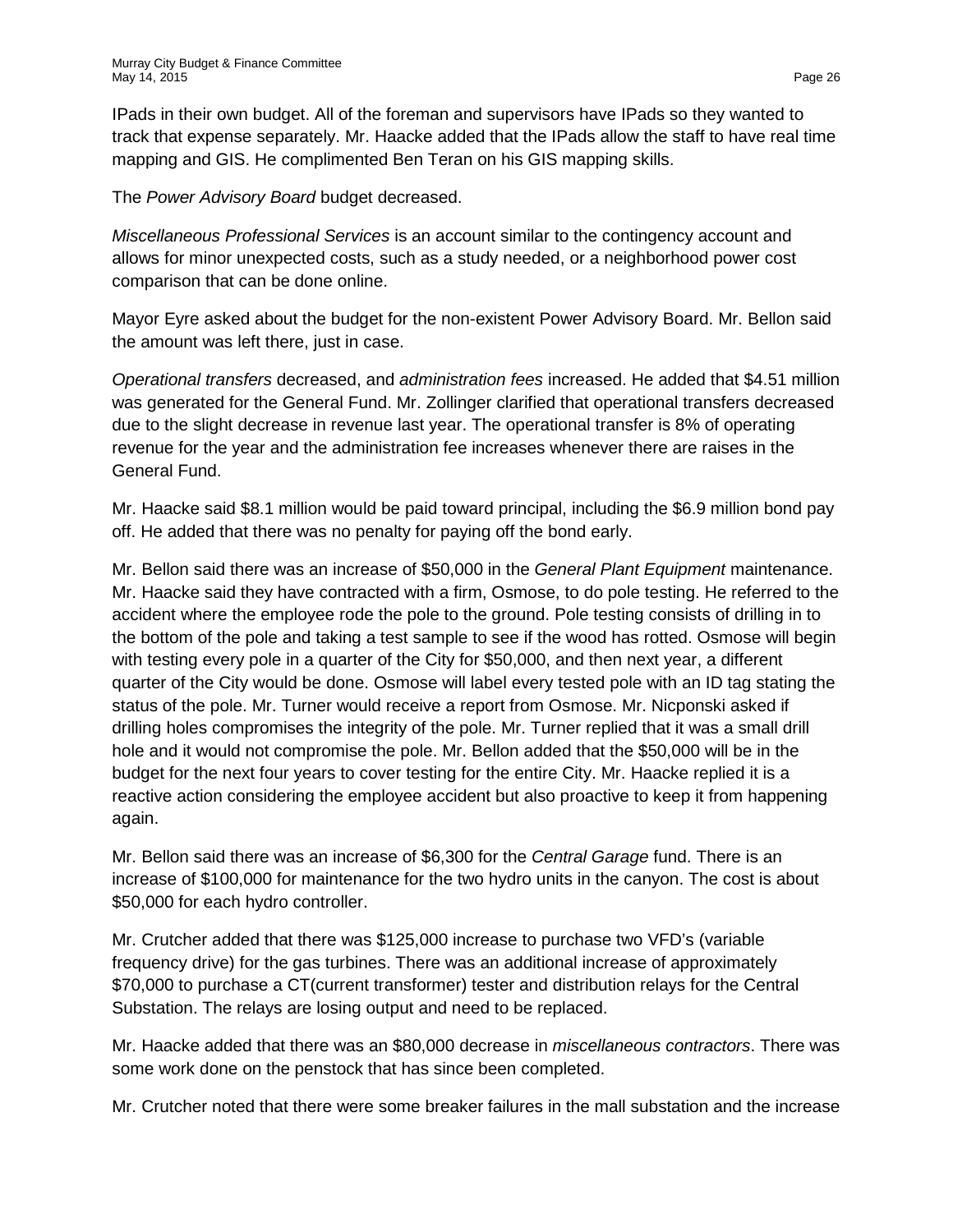was to replace the distribution breakers. The budget for the upcoming year is \$25,000, compared to the \$206,000 spent last year to replace those.

Mayor Eyre asked about the travel budget. Mr. Bellon replied that each department had their own travel budget for travel and training.

Mr. Nicponski commented that this was the last time the budget would be prepared on the old software and it would look different next year.

## **Attorney's Office- Frank Nakamura**

Mr. Nakamura said that overall the budget is fairly status quo. The bulk of the budget is personnel costs.

He said \$5,000 was added to enhance training. There is interaction between the City and clerks of the other cities and courts.

Mr. Nicponski asked how many prosecutors were in the office. Mr. Nakamura replied that he had two prosecutors and three civil attorneys. He added that G.L. Critchfield spends 25% of his time with the prosecutors and is an experienced prosecutor and helps on any significant issues. Any appeals beyond district court are handled by Briant Farnsworth. Mr. Nakamura said he has legal administrators on his staff, similar to paralegals.

Mayor Eyre asked if Jordan Knight's salary was included in the Attorney's office budget. Mr. Zollinger clarified that his salary is paid from the retained risk fund. The finance office handles his salary, but the risk program now falls under the Attorney's office.

Mr. Nicponski asked how many cases were handled each year. Mr. Nakamura replied that the prosecution side handles about 13,000 cases. On the civil side, there is ongoing litigation and civil cases take time. They receive cases every day, and most likely have five or six going on at one time. Most cases are resolved or not pursued in court, he added.

There are two trends of cases: Land use is a major source of cases, and local governments spend a lot of time on land use; liability is the new trend, since the courts have expanded liability. The duty of care is now placed on the City. He stated that the law states that in order to prove negligence, a duty of care needs to be established. The duty of care used to be narrower when it came to government because they were providing services, but that has expanded. He added that governmental immunity has eroded legislatively. The cap on governmental immunity used to be \$250,000 as the maximum. The cap is now \$1 million and the standard of care has changed. He said the analysis of whether the City owes a duty should be taking into consideration that the City provides recreational services and fire services and needs some kind of protection.

Mayor Eyre said the Attorney's office has the largest possibility of large unexpected claims, and asked how those are budgeted. Mr. Nakamura replied that it is impossible to budget for those claims, but you prepare and build a risk fund. Risk funds are combined with general liability insurance to make a self-insurance of \$250,000, and then have additional excessive liability coverage. It is more difficult to contribute to and build up the risk fund in bad budget years, he